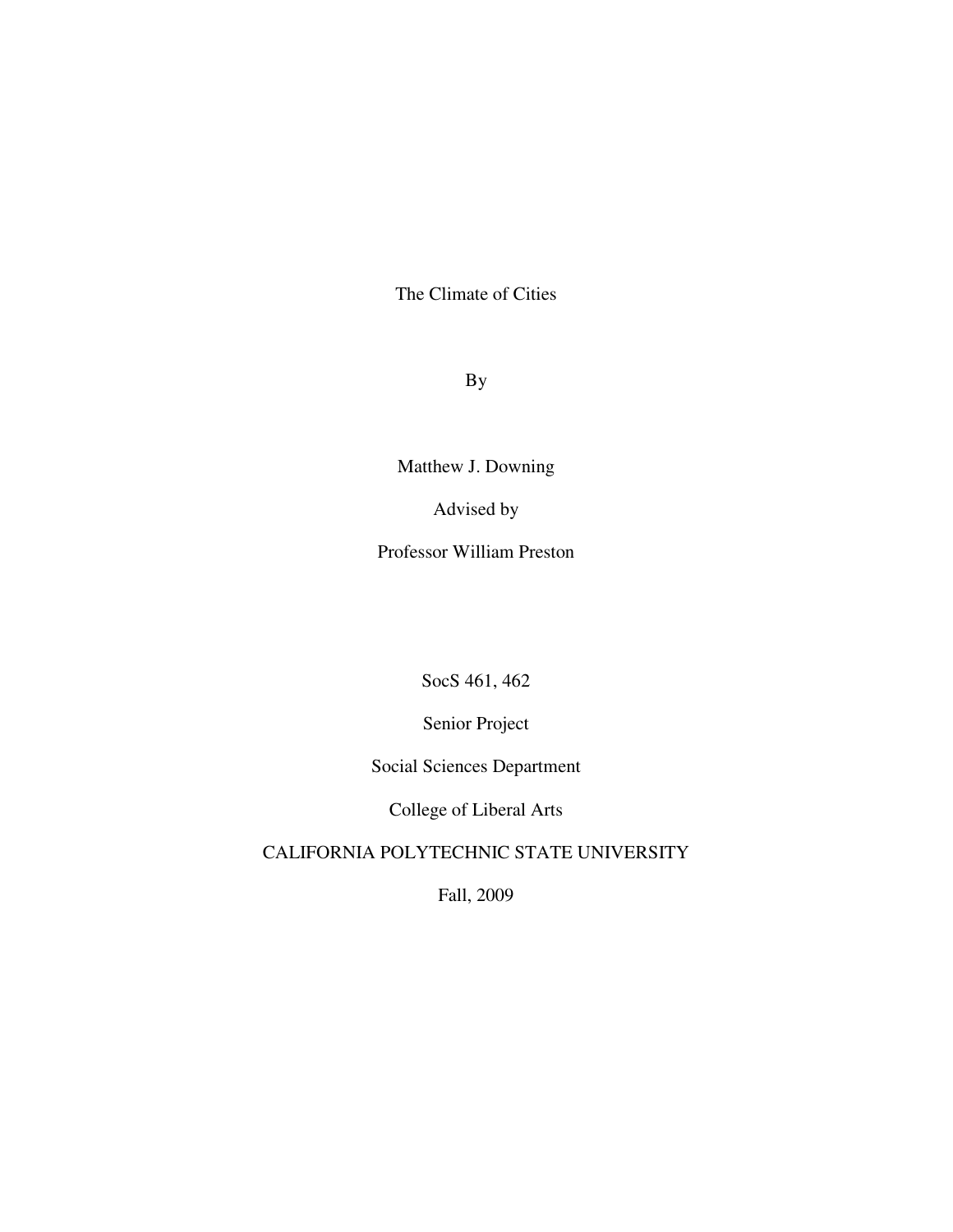# Table of Contents

- I. Research Proposal
- II. Annotated Bibliography
- III. Outline
- IV. Introduction
- V. Contributing Factors
- VI. Interconnectivity of Factors
- VII. Implications for the Future
- VIII. Mitigation Ideas
- IX. Conclusion
- X. References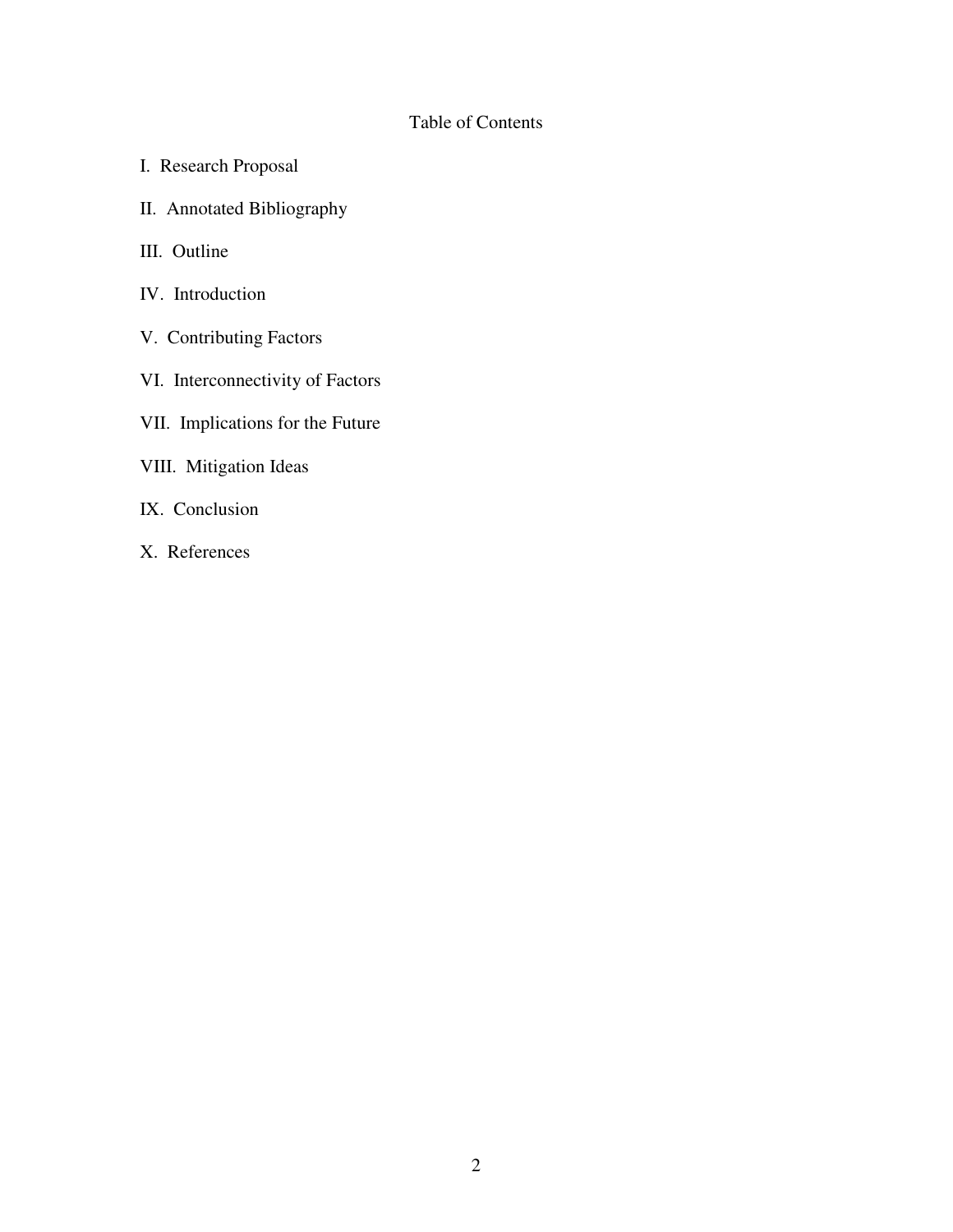### Research Proposal

 As the world begins to look toward the human population's impact upon the natural systems it is becoming apparent that almost every human action alters the climate of the Earth. Cities in particular have an interesting impact upon the climate, both locally and otherwise. While there are similarities between global climate and climate within cities, differences abound. The impact of cities is multi-faceted with many interconnections affecting local weather, surrounding natural resources, even human health.

 In accordance with the senior project graduation requirement at Cal Poly, San Luis Obispo, it is my intent to research and present a survey of the climate of cities. I will investigate the factors influencing the climate within cities as well as explore the climate's impact on the city's surrounding areas. This will be done using knowledge I have gained during my education at Cal Poly along with information researched in scientific journals, textbooks, and reliable Internet sources. The results of this research will be presented in a scholarly paper of at least 25 pages submitted to my faculty advisor William Preston, Ph.D.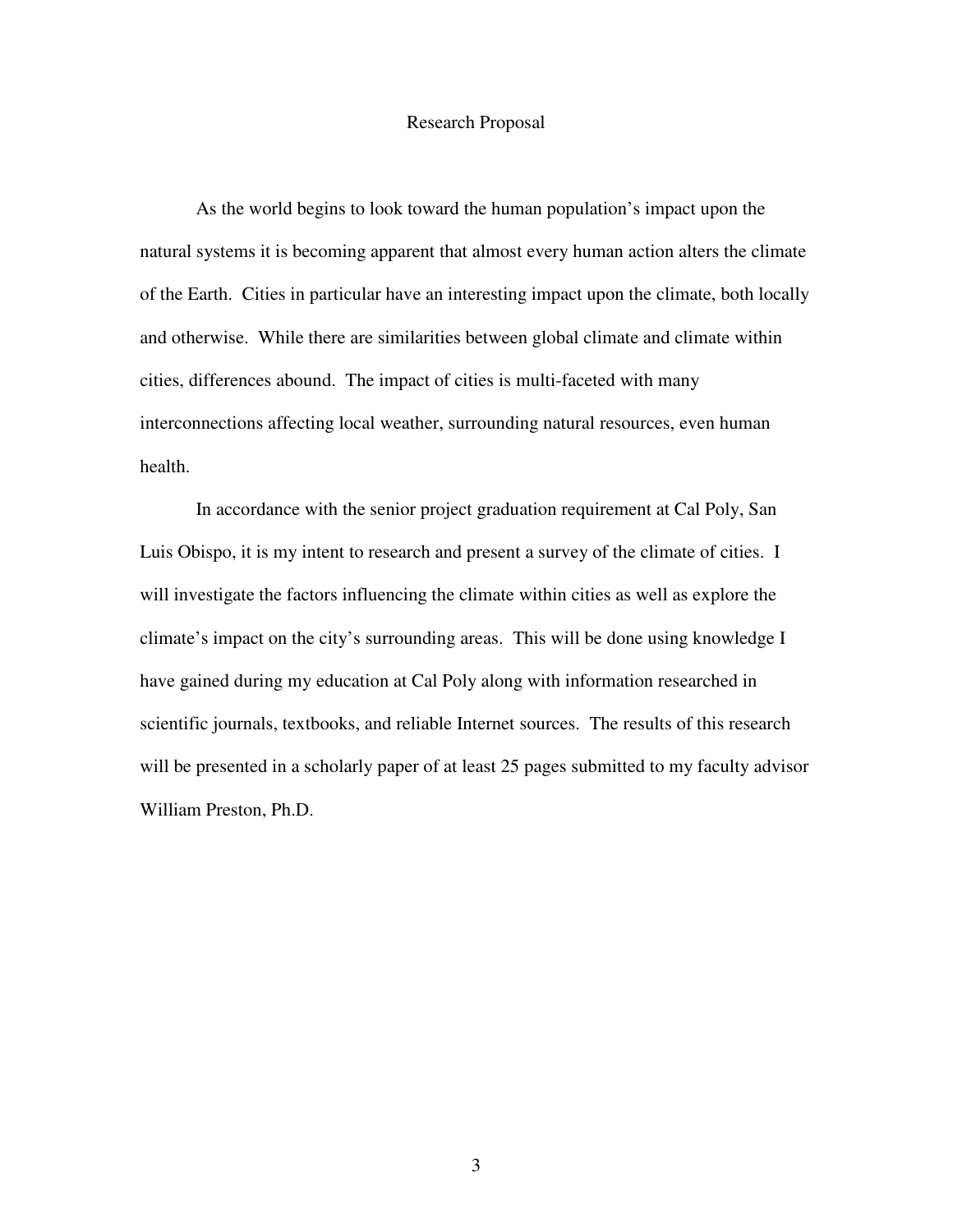Brazel, Anthony J. and Melvin G. Marcus. 1987. Heat enhancement by longwave wall emittance. American Geographical Society 77(4): 440-455.

 Brazel and Marcus present a look at the emittance of longwave radiation from walls of urban areas and steep-sided cirques. They make specific reference to the temperature of walls as compared to adjacent ambient air temperatures. The longwave emittance is also put into the perspective of snow thaw at bases of cirques, reflecting what happens to urban snow. This article will be helpful in my project because it highlights the thermal conductivity of and heat radiation from built-up urban structures as opposed to some naturally occurring environments.

Chandler, T. J. 1962. London's urban climate. The Geographical Journal 128(3):

279-298.

 Chandler gives an in-depth look at the factors contributing to London's climate at the time of publication. Many of the topics, such as urban pollution, urban fog, and changes in urban wind patterns, still have great relevance to today's urban climates. Chandler's mention of the reduction of sunshine interacting with the urban environment backs up other ideas about the climate of cities such as air pollution reflecting and absorbing incoming radiation. This will be helpful to my project because it is a real world example of how a city's climate is altered when the natural landscape is changed into urban centers.

Christopherson, Robert W. 2006. Geosystems: an introduction to physical geography. 6<sup>th</sup> ed. Upper Saddle River: Pearson Education, Inc.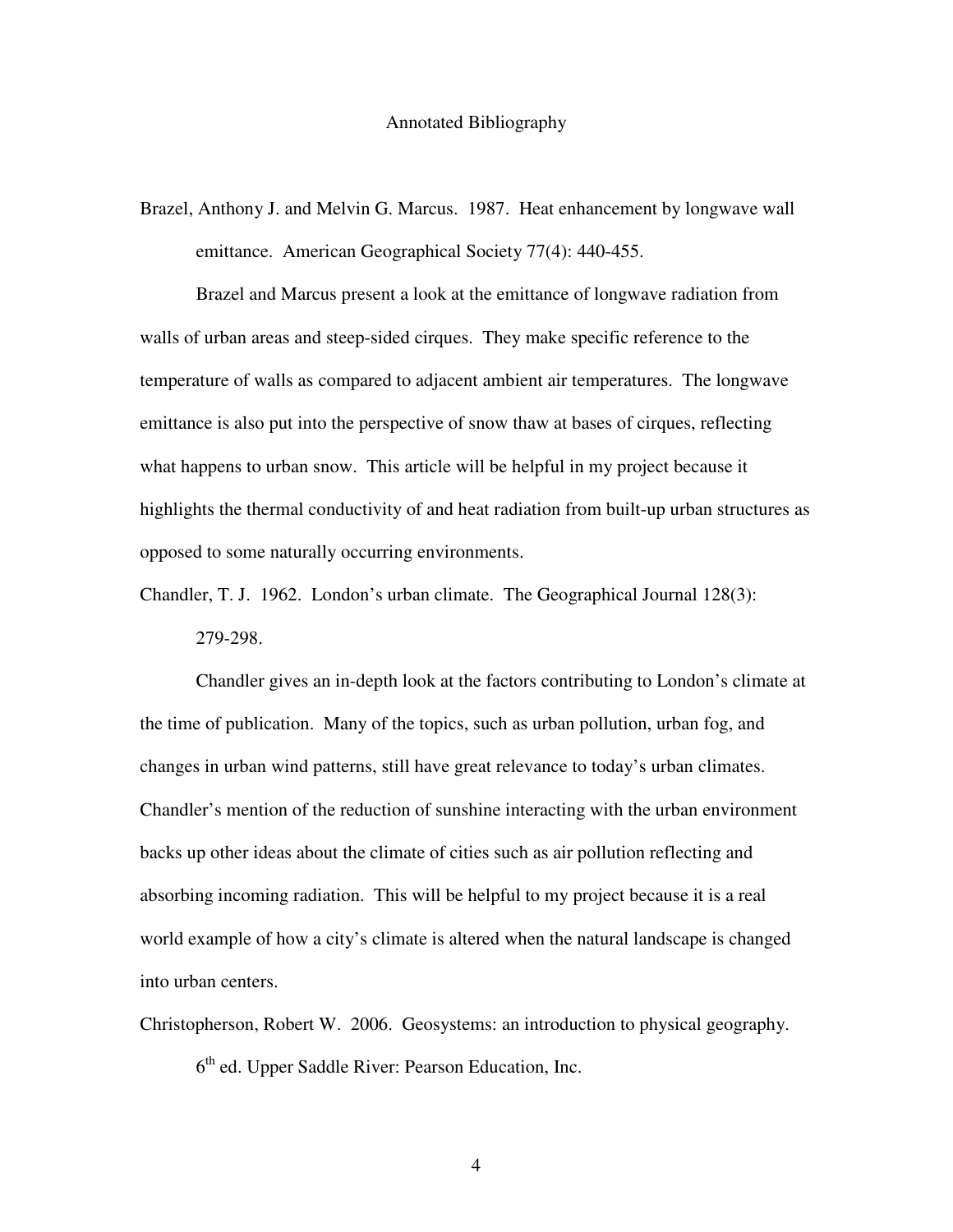Christopherson presents an introduction to the world of physical geography including many concepts involved in climate creation. He provides straightforward explanation of some complex ideas to facilitate a better understanding of the natural world. Many ideas found in the study of city climates are talked about in the simplest terms. This will be helpful to my project because it will aid me in clearing up some of the concepts I will be discussing with regard to the climate of cities.

Corburn, Jason. 2009. Cities, climate change, and urban heat island mitigation:

localizing global environmental science. Urban Studies 46(2): 413-427.

 Corburn gives a detailed account of the problem of Urban Heat Islands within urban areas in addition to policies aimed at the mitigation of the phenomenon. While the study does deal with the localization of mitigation policies more than necessary for my project, it does tie in connections to the great many polices being created to save the planet as a whole. Corburn blatantly states that the problem of climate change is only going to exacerbate the problem facing an ever-growing portion of the world's population. This will be helpful to my project because it will help tie the idea of urban climates to the trendy issue of climate change. It will also be a great source of policies on alleviating some of the adverse effects of the climate in cities.

Hannell, F. G. 1976. Some features of the heat island in an equatorial city. Geografiska Annaler 58(1): 95-109.

 Hannell presents an in-depth look at how the Urban Heat Island is a problem not only for cities in the mid-latitudes, but for those near the equator as well. Using the backdrop of Quito, Ecuador, Hannell compares and contrasts the microclimates created in the area's open spaces, older urban centers, and modern urban centers. Hannell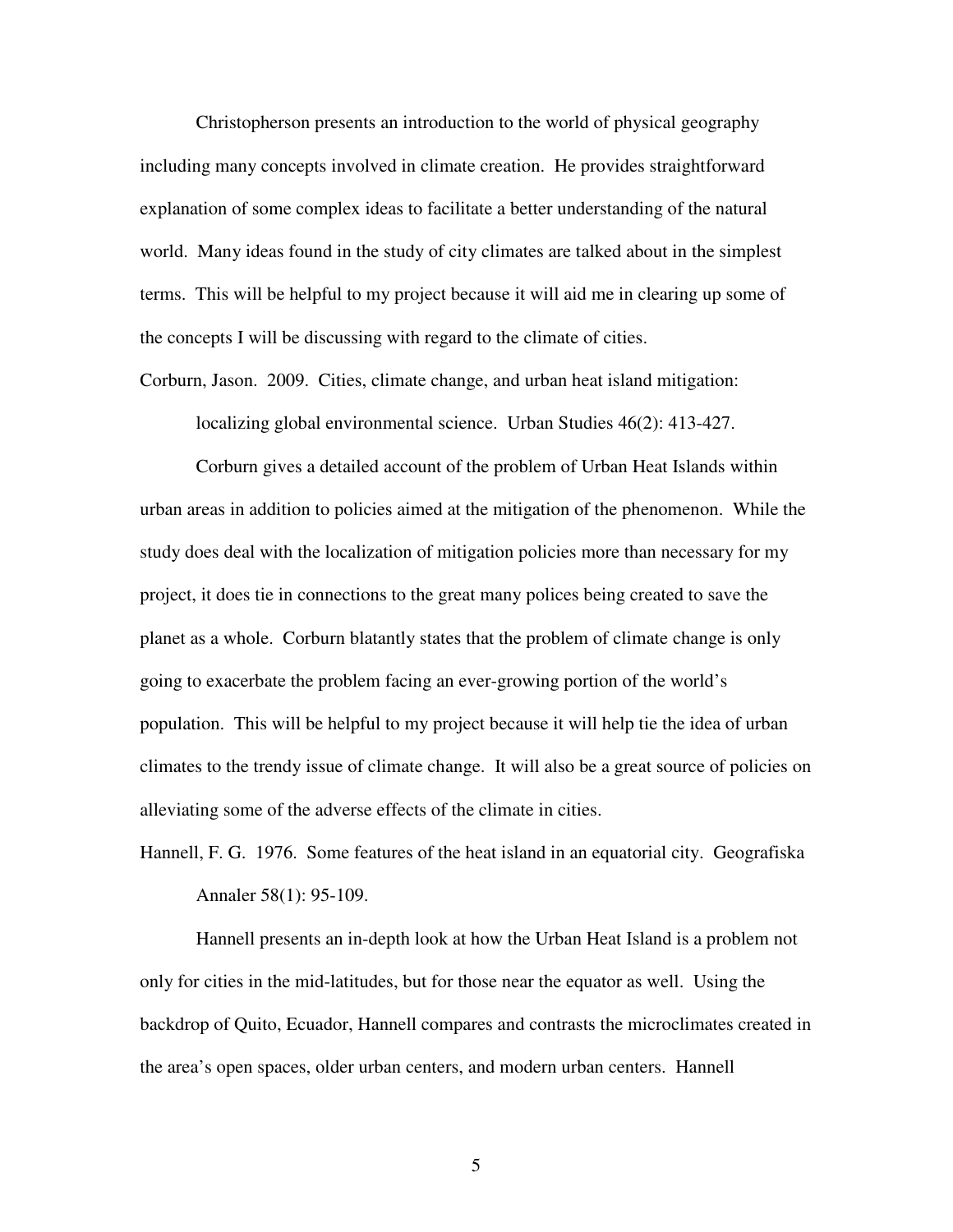specifically points out the reduction of wind speeds moving from the hinterland to the more modern city center. This will be helpful to my project because it will continue to expand my knowledge of the characteristics of city climate and show that some, if not all, are universal between differing latitudes.

Hayden, Bruce P. 1998. Ecosystem feedbacks on climate at the landscape scale.

Philosophical Transactions: Biological Sciences 353(1365): 5-18.

 Hayden presents an examination of how climate and vegetation interact around cities to influence the climate within the city, while also looking at how the city's climate affects the ecosystem around the urban center. Hayden points to factors such as atmospheric moisture, evapotranspiration, and organic and anthropogenic condensation nuclei to back up his idea that the city and the hinterland are participating in a climatic tug-of-war. Hayden also sums up the main lessons learned in an easy to follow bullet list to assist in complete understanding. This will be helpful to my project because it looks at differing aspects of climate creation outside of the city boundaries, making clear the interconnections between the city and its hinterland.

Landsberg, Helmut E. 1970. Man-made climatic changes. Science 170(3964): 1265- 1274.

 Landsberg presents an incredibly complete assessment of how mankind has changed the urban environment with all its differing actions. While slightly outdated in some areas, such as the uncertainty that mankind's actions have the ability to change the global climate, the article's points with regard to the climate within cities are still valid with today's knowledge of the environment. Looking at such topics as urban runoff, Landsberg focuses on the fact that cities have less ability to cool themselves with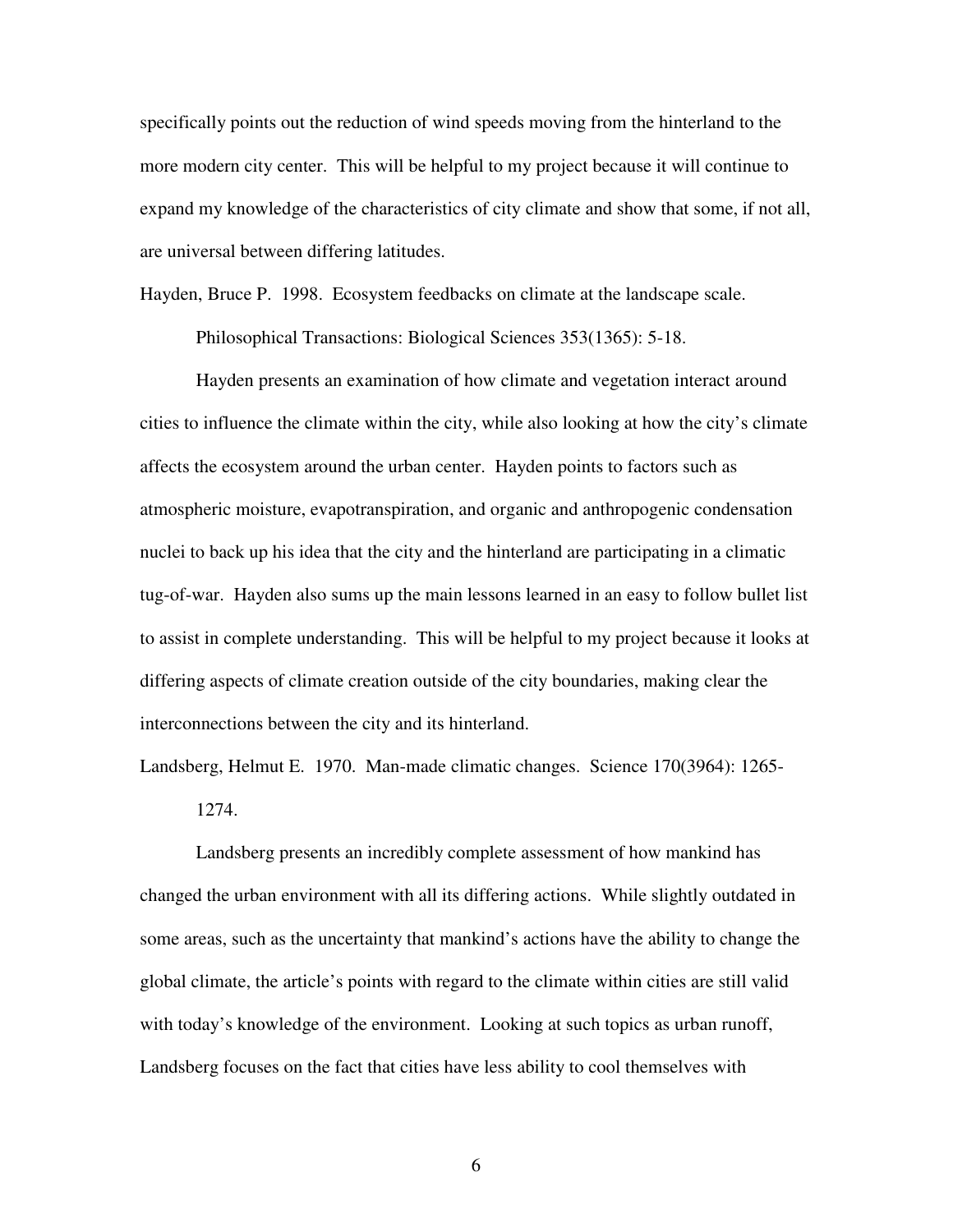evaporation, as well as cool themselves with transpiration due to the lack of vegetation. This will be helpful to my project because it is an exhaustive compilation of the differing factors creating the climate of cities.

Pease, R. W., Lewis, J. E., and S. I. Outcalt. 1976. Urban terrain climatology and remote sensing. Annals of the Association of American Geographers 66(4): 557-569.

 The article presents information on the use of remote sensing to investigate environmental impacts of land use patterns. The authors name properties of cities that control the climate inside, such as urban structure thermal properties, surface roughness, albedo, and distribution of surface moisture. The use of remote sensing data acts as the base for the authors' assessment. This will be helpful to my project because the remote sensing data gives quantifiable information on various aspects of the climate of cities like the aforementioned urban albedo.

Ramachandraiah, C. 1997. Weather and water in urban areas. Economic and Political Weekly 32(43): 2797-2800.

 Ramachandraiah presents an extremely detailed account and explanation of the interactions between cities and water. While Ramachandraiah sometimes takes an extreme position on subjects that could be debated, the article is packed with vast information on the Urban Heat Island as well as how water use is related to the phenomenon. Ramachandraiah also makes reference to how a city's reliance upon an aquifer as its source of water can cause damage to the city's infrastructure due to land subsidence and saltwater infiltration near coasts. This article will be helpful to my project because it is incredibly concentrated on urban water, providing much needed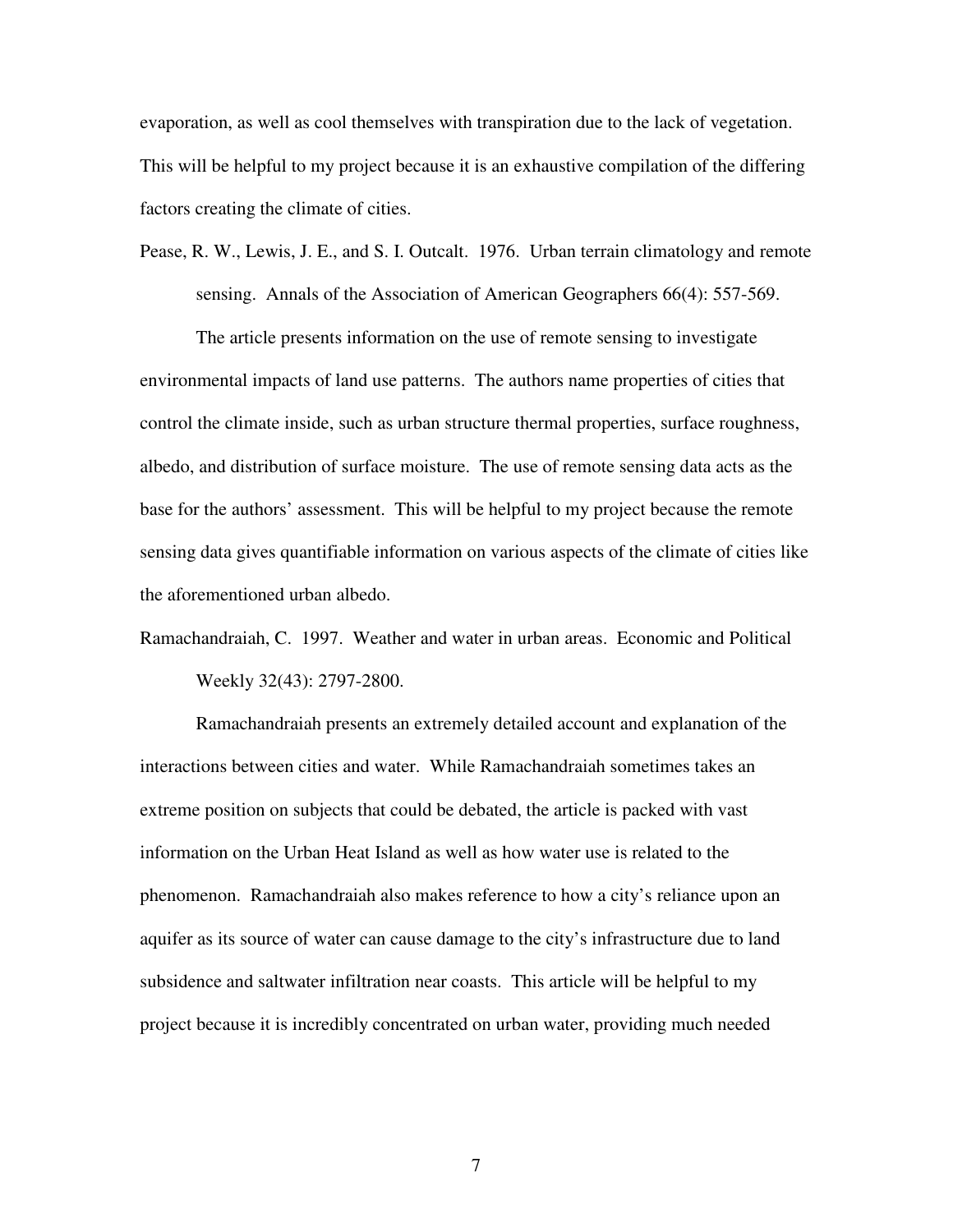information as well as ideas on the current and continuing lack of water for major urban areas.

Tuller, Stanton E. 1973. Microclimate variations in a downtown urban environment.

Geografiska Annaler 55(3): 123-135.

 Tuller presents a look at the vast array of differing microclimates within the general climate of cities. Tuller specifically looks at the different microclimates created on the North, South, East and West exposures of the city, looking at differences in solar radiation to help explain the differences between each area. While the information is presented in reference to the city's microclimates it is also important when extrapolated to the city as a whole. This will be helpful to my project because it looks at discrete factors involved in the creation of a city's climate, allowing for a better understanding of what factors contribute to the overall conditions.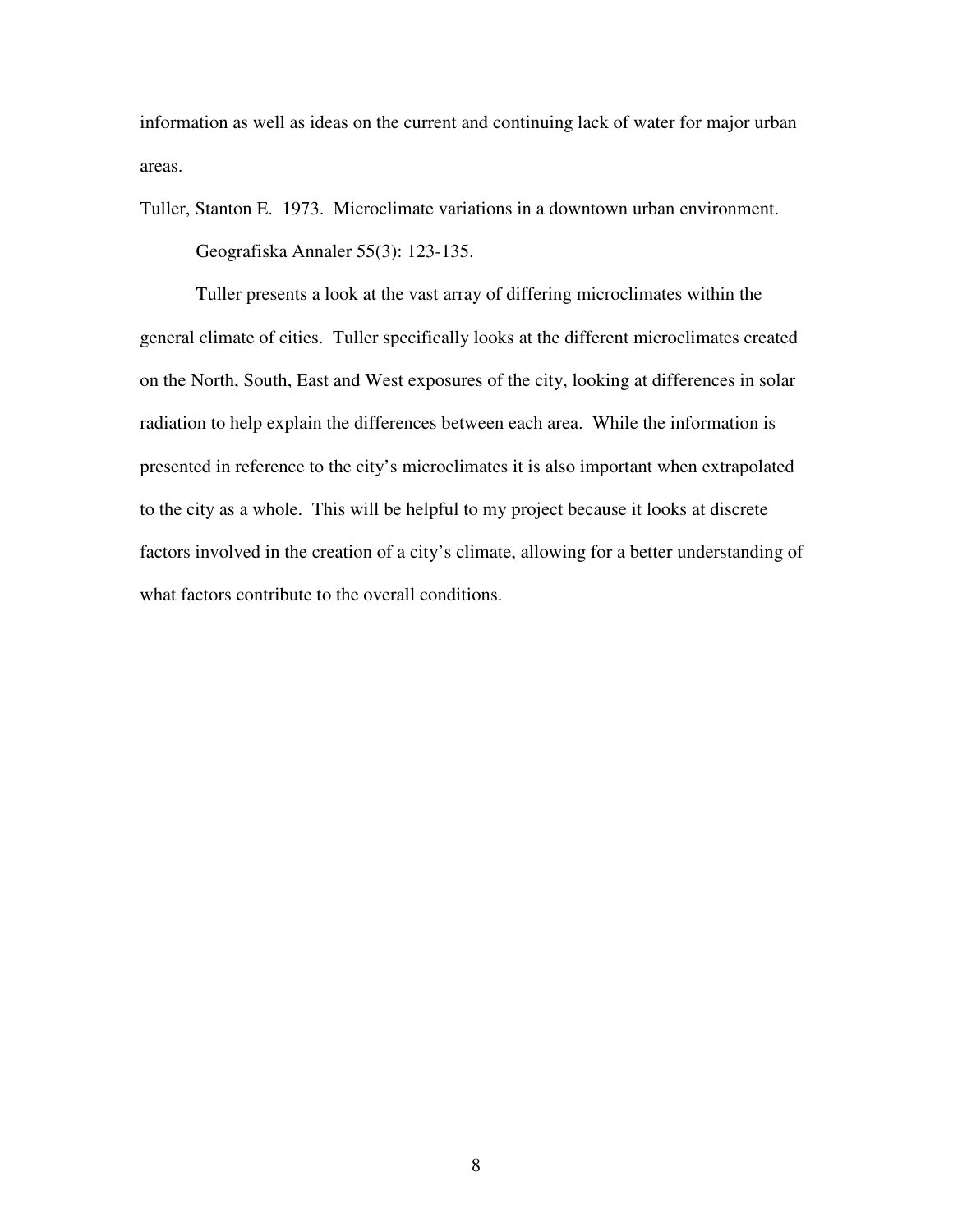# Outline

- 1) Introduction
- 2) Contributing factors
	- a) Albedo
		- i) Definition
		- ii) How it works naturally
		- iii) How it works in cities
	- b) Heat Islands
		- i) How it works naturally
		- ii) How it works in cities
	- c) Precipitation
		- i) Definition: Differing types
		- ii) How it works naturally
		- iii) How it works in cities
	- d) Surface roughness
		- i) Definition
		- ii) How it works naturally
		- iii) How it works in cities
	- e) Runoff
		- i) Definition
		- ii) How it works naturally
		- iii) How it works in cities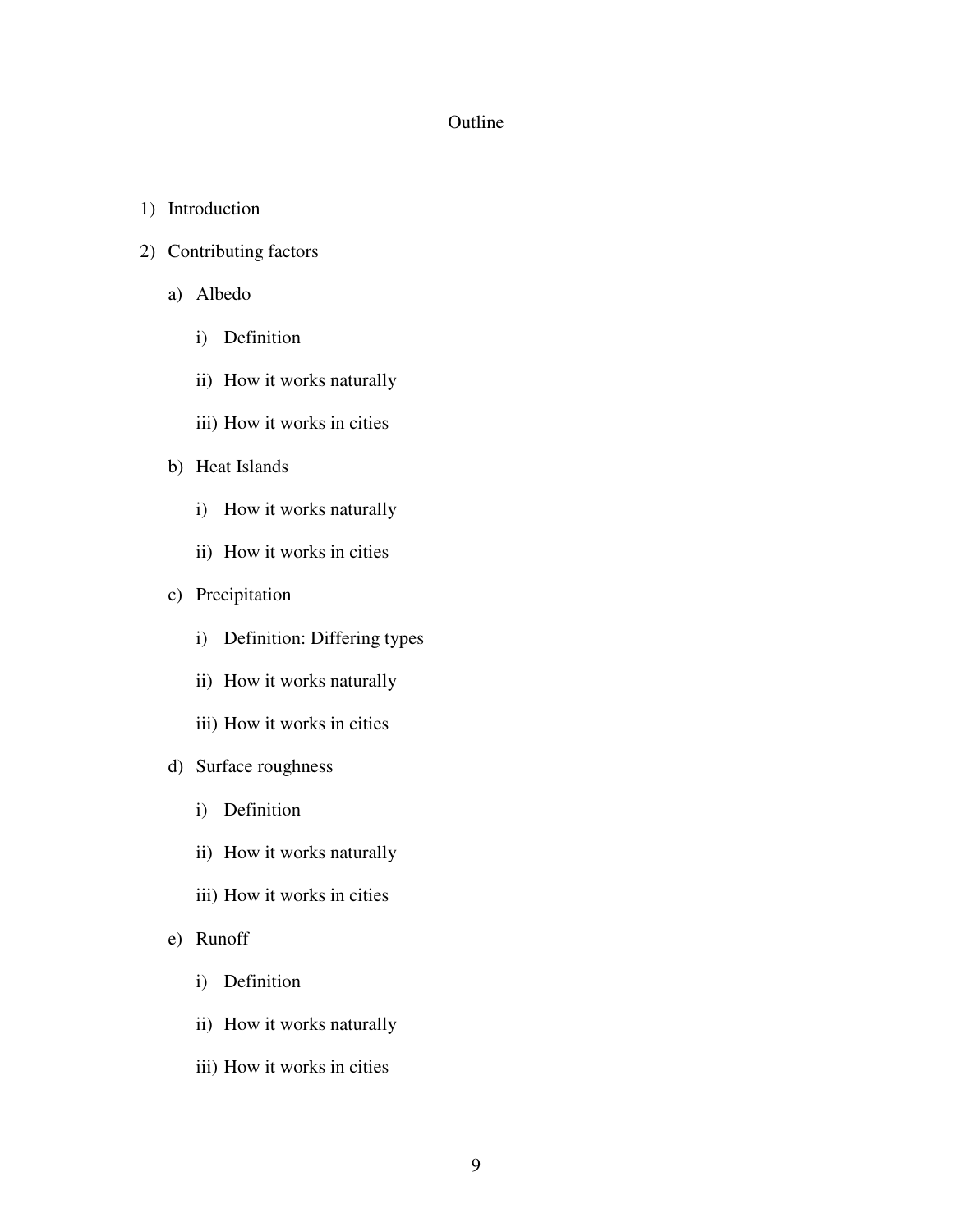- 3) Interconnectivity of factors
	- a) Effects of one factor on another
	- b) Effects on other parts of the climate
	- c) Effects on the hinterland
- 4) Implications for the future
	- a) Air pollution
	- b) Urban heat islands
	- c) Human health
	- d) Fresh water
- 5) Mitigation ideas
	- a) Green roofs
	- b) White roofs
	- c) Solar panels
	- d) Urban forestry
- 6) Conclusion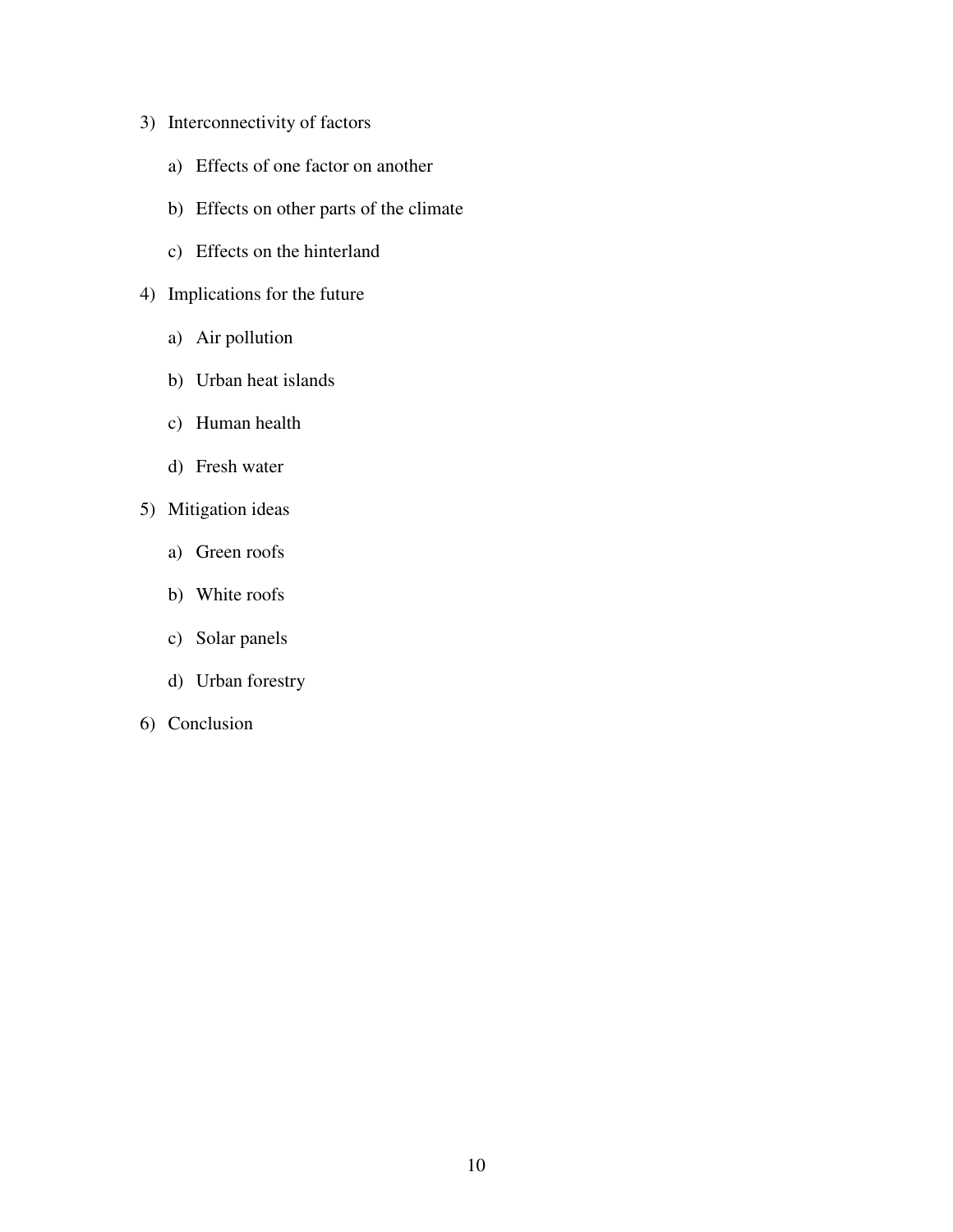### Introduction

The world is an ever-changing place. The geographical boundaries separating populations are becoming obsolete, as technology has enabled the spread of information at speeds never witnessed before. This spread of information has in turn changed how we understand the natural systems of the Earth. Human populations are becoming increasingly aware of how these natural systems are being altered, especially the climate. Some of the most notable alterations of climate are found in and around urban areas. These alterations all lead to the conditions creating the climate of cities.

The impact of cities has become the focus of many environmental studies. These studies have led to discoveries of the elements contributing to the climate in urban areas. The elements altering urban climate are also found to affect global climate, aiding in the understanding of how each system works with the other. The interconnections between urban climate elements show how a small change in one can force a drastic change in another. These studies have also revealed other things cities affect, such as human health.

The climate of cities refers to the overall trend of conditions within the urban area. This is not to be confused with day-to-day changes in the meteorological conditions, which we usually refer to as weather. The weather in urban areas can change minute to minute while the climate of the same urban area takes a longer time to establish. Some of the factors that shape the climate can even have an immediate impact on the local weather.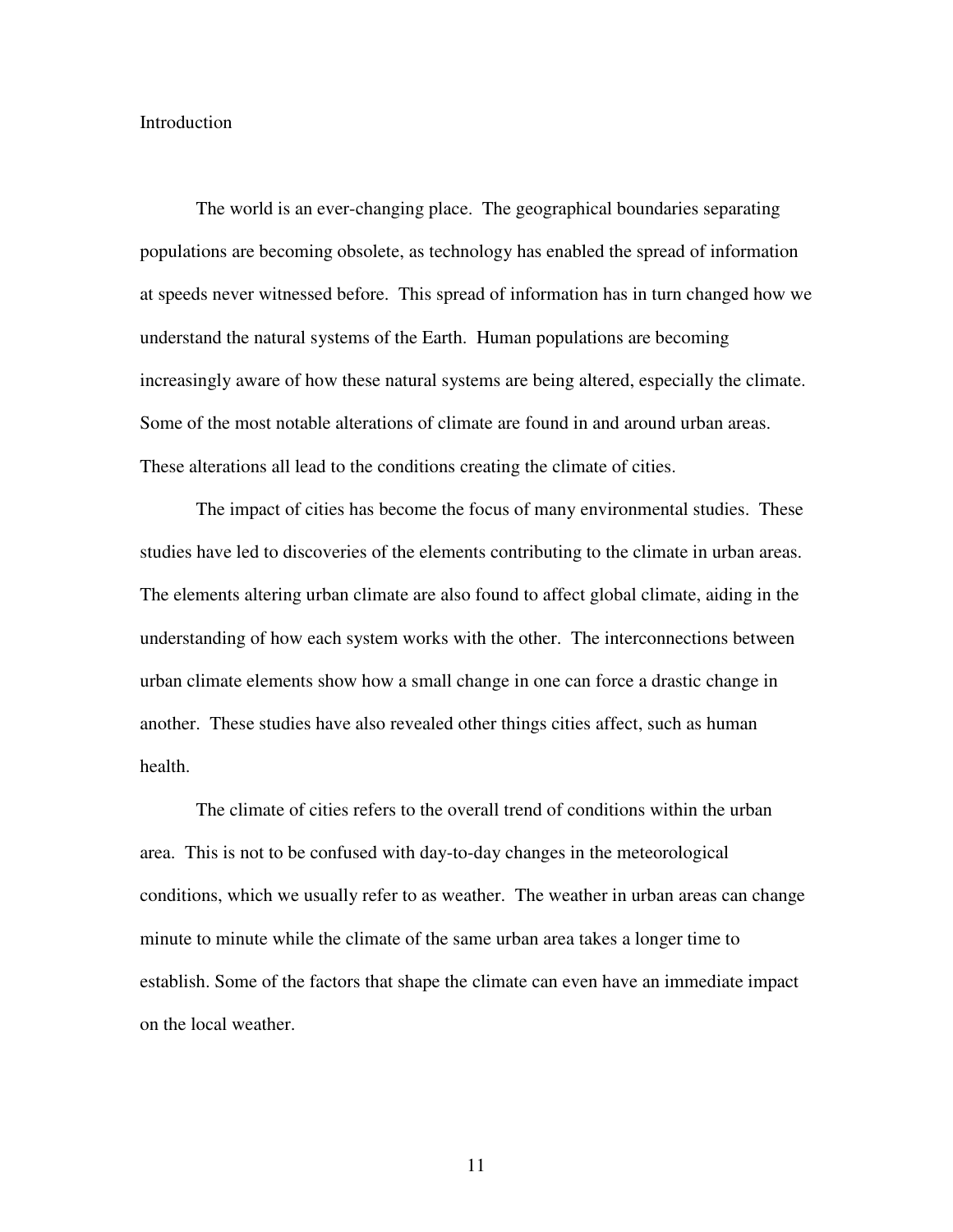The impact of urban climate can also be experienced in the area surrounding the city, referred to as the hinterland. Conditions within an urban area affect not only the surrounding hinterland but also natural landscapes and other urban centers downwind. Smog, increased ozone levels, and heat, all of which are byproducts of increasing urbanization, can be spread from the source city. The spread of these byproducts can damage the outlying regions to the point that they cannot recover naturally or with human intervention.

The change in urban environments brings about the need to mitigate the climatic influence of these built-up areas. Many mitigation techniques have been in use in particular areas of the world for some time while others are only in the theoretical stage. Some of the climate improvement practices can even create new economic opportunities and jobs. These suggestions are changing some negative impacts of the climate of cities and turning them into, at the very least, milder ones.

In this report I plan to map out how the climate of cities is created and how it is manifested. I will discuss the most important factors governing the local climate as well as point out the connections between the parts. The effects on the hinterland will also be an important aspect while not forgetting the impacts on human health. Finally, future implications for urban areas and ideas for negative impact mitigation will finish up the discussion.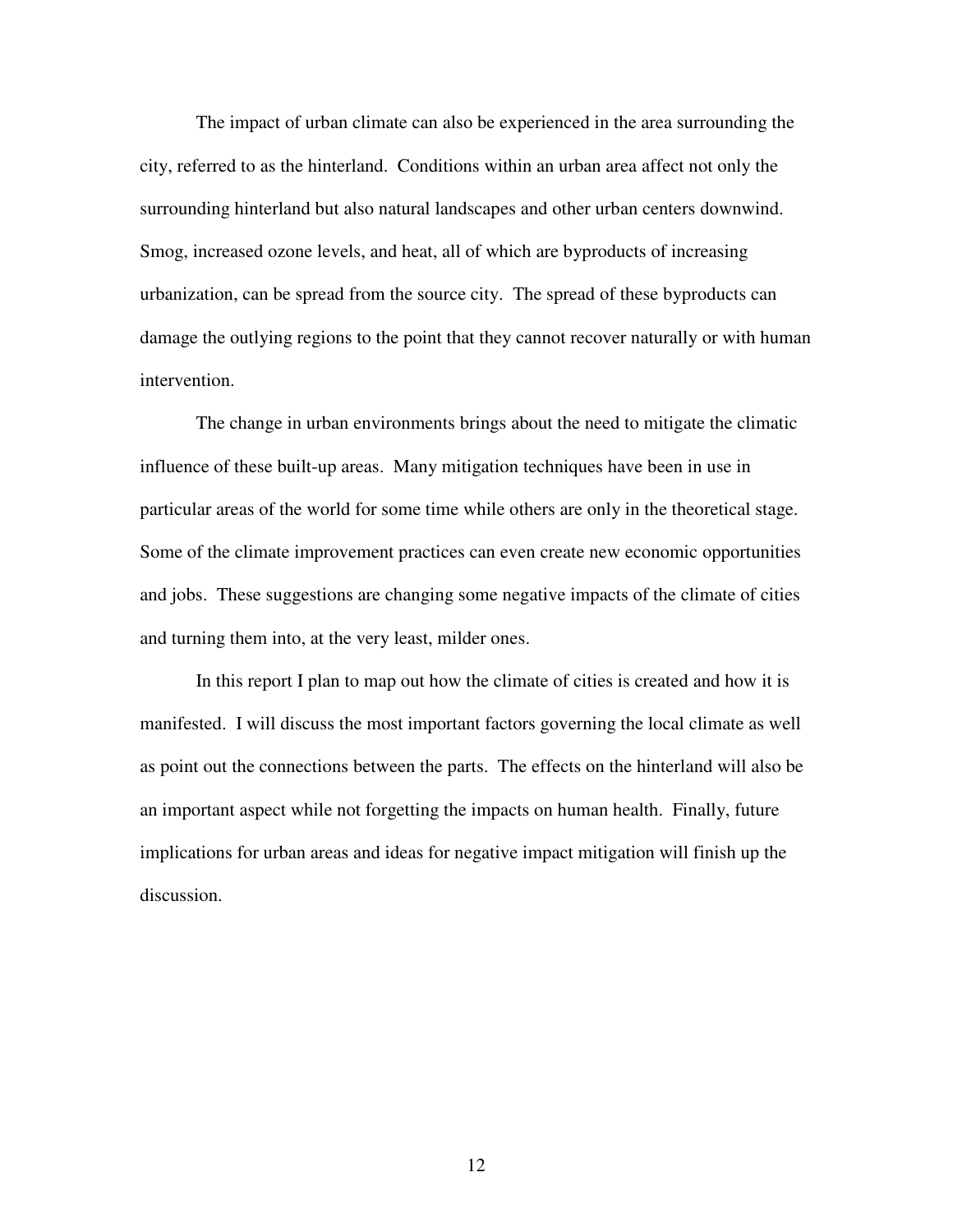#### Contributing factors

### Albedo

The climate is driven by incoming solar radiation that interacts with various parts of the Earth in different ways. This incoming radiation has the ability to make plants grow, heat surfaces, and ignite chemical reactions. Not all of the radiation reaches ground level; however, as surfaces suspended in air or on the ground reflect differing amounts of the shortwave radiation. This reflectance is often known as albedo.

According to Christopherson, albedo is more precisely defined as the reflective quality of a surface, expressed as the percentage of reflected insolation to incoming insolation (Christopherson 2006: 92). The amount of radiation that is reflected by a surface greatly depends on surface color, angle of impact, and the texture of the surface. Surfaces that are lighter in color such as snow reflect more insolation than darker surfaces such as asphalt. The angle of the sun above the ground also influences the albedo of a surface, as greater angles allow for more of a glancing impact therefore increasing the amount of radiation that will not be absorbed by the surface. Smoother, flatter surfaces such as a flat open field reflect more insolation than their rougher counterparts such as a stand of trees.

In the natural environment albedo plays a great role in the energy balance. In a balanced climate the same amount of shortwave radiation would be entering the Earth's atmosphere as shortwave and longwave radiation leaving the Earth. With an unequal energy equation the climate of the Earth would heat up or cool down depending on which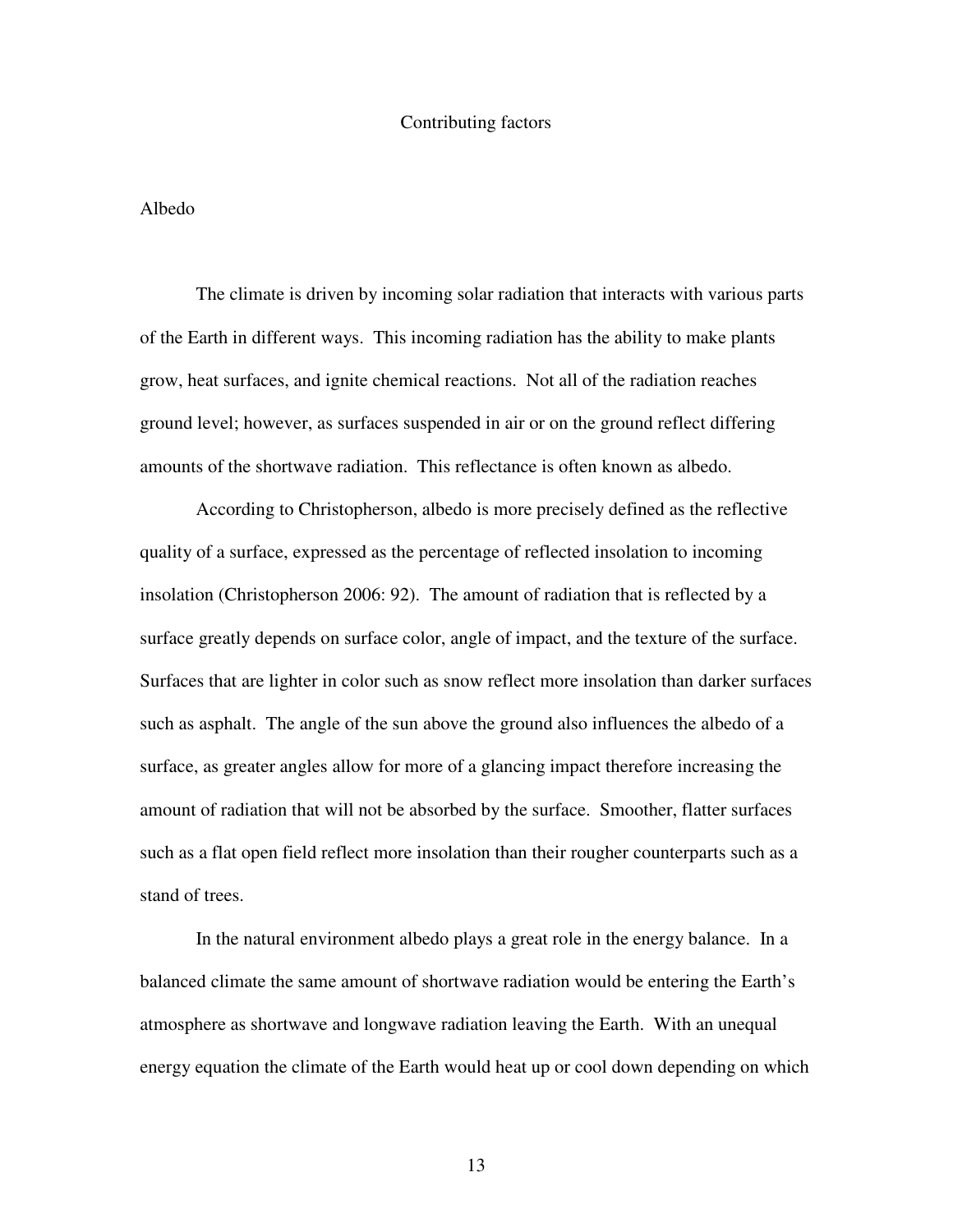side of the equation was the greatest. Too much shortwave radiation and the Earth would fry while a deficiency would cause it to freeze.

Nature does a good job balancing the two sides. The amounts of clouds in the atmosphere, ice and snow at the poles and high altitudes, and barren landscapes use their high albedos to help reflect the incoming shortwave radiation back out into space. On the other side of that coin, the amount of oceans, lakes, stands of dark green forests, and differing soil coloration work to absorb the incoming radiation and prevent its loss.

Albedo shifts its role from helping to equalize the energy equation to favoring the absorption of the incoming solar radiation within the context of urban areas. Urban areas contain more features composed of differing materials and with darker colors allowing for more absorption of incoming radiation. These features include such things as asphalt covered parking lots and streets, dark colored roofs, and different coloring on an increased number of structures. Even increased amounts of glass in urban areas disturb albedo since glass allows shortwave radiation to pass through but does not allow longwave radiation to pass back out.

The changes in surface roughness and the angles of structures work together to alter the overall surface albedo. The smooth flat surfaces of buildings allow for more incoming solar radiation to be reflected while the vertical heights of the buildings change the direction of the reflected radiation so that it bounces into other buildings. This allows more chances for the reflected radiation to be absorbed by other structures nearby.

Along with the different albedo levels, the changes in surface material change the thermal conductivity. According to Landsberg, when we change a rural area to an urban one, we convert an essentially spongy surface of low heat conductivity into an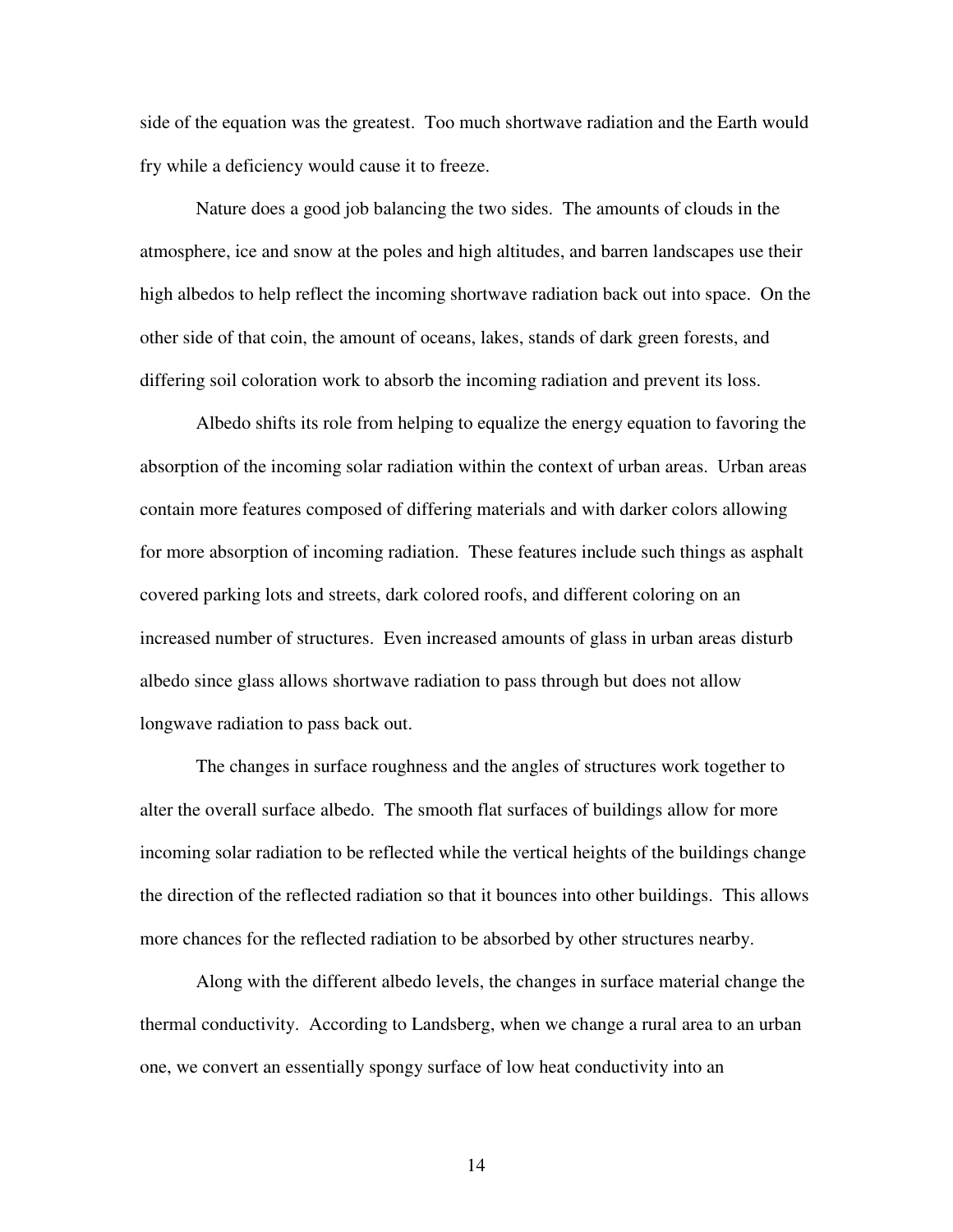impermeable layer with high capacity for absorbing and conducting heat (Landsberg 1970). This means that while natural surfaces will heat up, they do not retain that heat and therefore cool off quickly. Man-made surfaces, however, retain that heat they absorbed during the day while natural surfaces around them cool down. This contributes to the creation of urban heat islands.

# Heat islands

I have alluded to the temperature in a city being higher than in its hinterland. The term urban heat island has been created to refer to an urban microclimate that is warmer on the average than areas in the surrounding countryside (Christopherson 2006: 107). On average in these urban heat islands both maximum and minimum temperatures are higher than nearby rural settings (Christopherson 2006: 107). The annual mean of urban temperatures is found to be  $0.9 - 5.4 \text{ F}^{\text{O}}$  higher than the surrounding landscape (Landsberg 1981). This means that the heat outside of the city is no match for the heat inside the city. The reason for the name urban heat island is due to the fact that whether you are looking at an infrared image of a city and rural countryside, a map of isotherms, or a hand drawn cross section of temperatures, a noticeable island will begin to form near the hottest areas of the city.

 This can be seen naturally by looking for areas in nature with differentials in heat. Large areas with a mixture of grassland, barren soils, stands of trees, and sources of water will all have slightly different temperatures. These slight differences of temperature will cause some areas of a temperature map to stand out from the rest and although the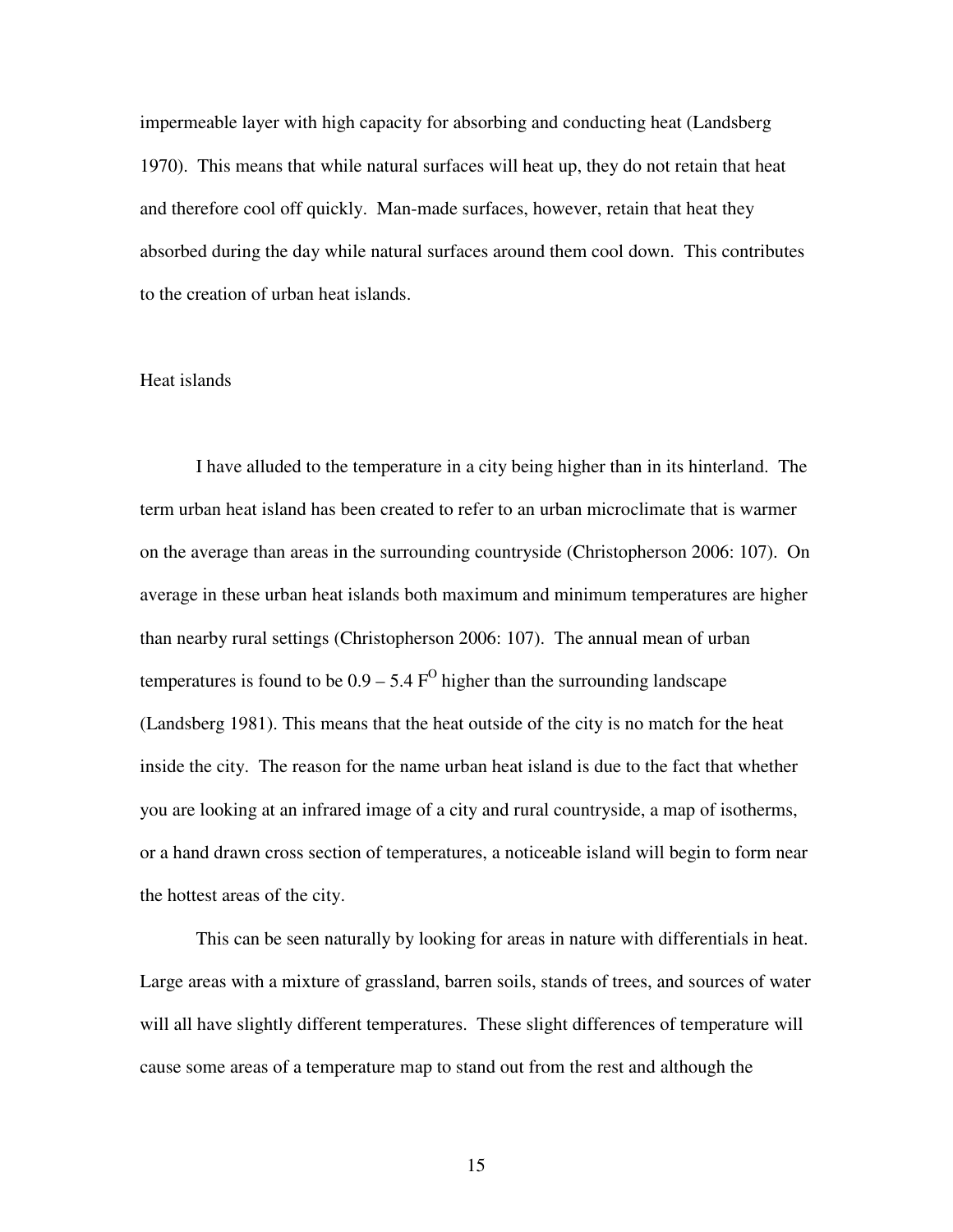differences may be slight, even slight changes in temperature can be cause for concern. Overlooking the serious implications of urban heat islands can spell trouble for those living inside of the urban area.

 In urban areas many things contribute to the urban heat island. As mentioned previously many of the materials used to build cities hold on to shortwave radiation and re-radiate heat back into the city. This is due to the fact that these materials store heat to a greater depth because of more rapid conductivity than soil (Ramachandraiah 1997). With less vegetation available to intercept and use the incoming shortwave radiation, more is available to be absorbed by the manmade environment. (Ramachandraiah 1997).

### Precipitation

The next factor in the creation of the climate of cities that is important to discuss is precipitation. As Christopherson puts it, precipitation is the moisture supply to Earth's surface (Christopherson 2006: 249). He continues in saying that it arrives as rain, sleet [freezing rain, or liquid rain that freezes during descent for clouds], snow, hail [formed when raindrops are continually circulated in a cloud allowing moisture to continually freeze], dew, frost, or fog [a cloud in contact with the ground] (Christopherson 2006: 249). Many times when we hear the word precipitation we automatically think about rain but it is important to recognize these other forms to avoid confusion in addition to the fact that they may be more prevalent in different climates across Earth. For example, according to Chandler, visibility in London is notoriously bad and the city is widely associated with mists, and with fogs (Chandler 1962).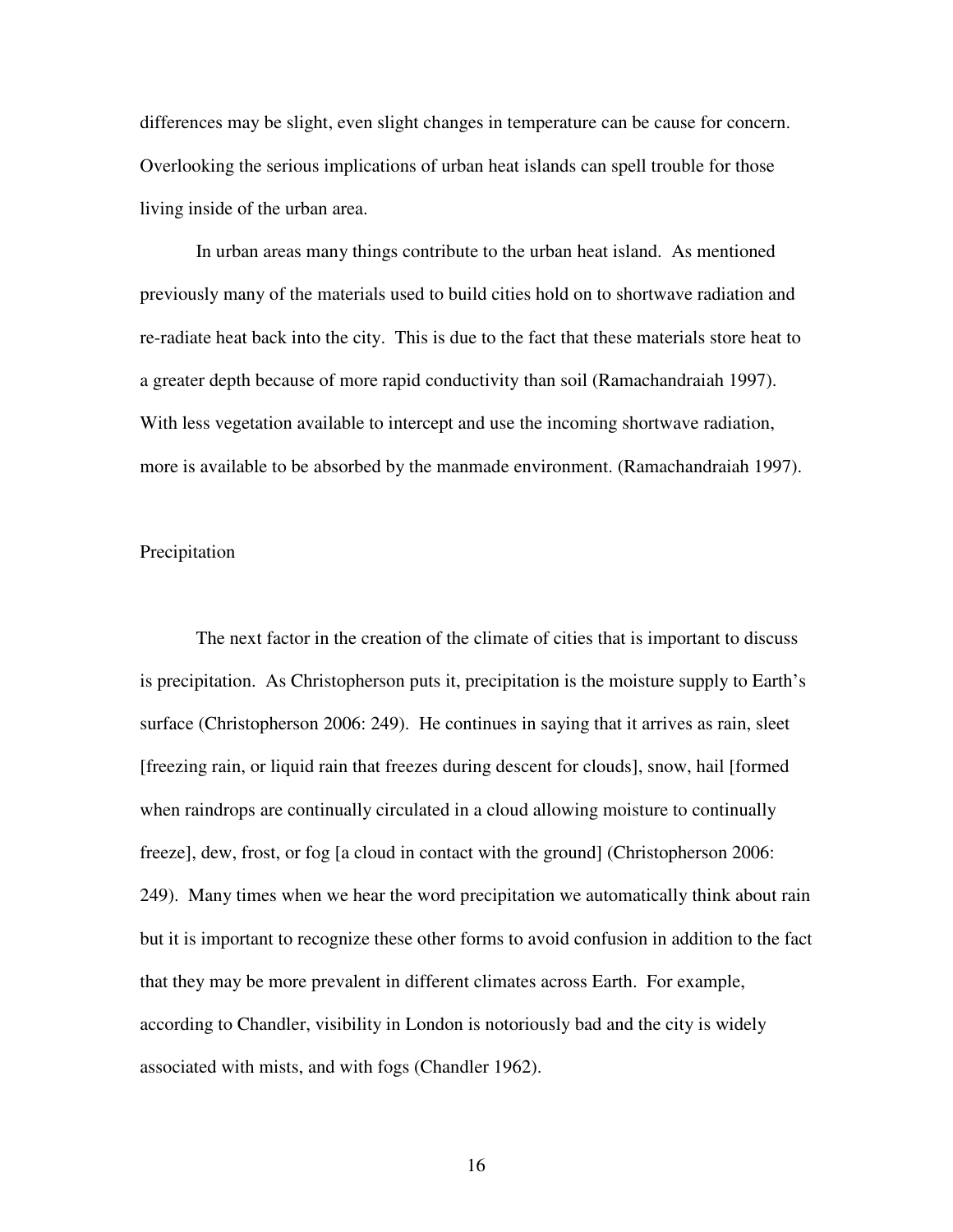In the natural systems, precipitation recharges the fresh water supply on landmasses. While the other forms of precipitation can add to the fresh water reserves their contributions are greatly overshadowed by the immense amount provided by rain and snow. This recharge may be immediate in the form of rain or more gradual in the form of snow. The benefits of the immediate recharge is that the fresh water can immediately be used by vegetation in the areas where precipitation falls but lasts a shorter amount of time due to runoff. This quick gain and loss does not allow for the freshwater to infiltrate and recharge aquifers so dams are often used to store freshwater for later use.

Melt water from a snow pack takes longer to be available to vegetation but because it has to melt completely before it is gone, this fresh water supply lasts longer overall. In addition to lasting into the later months the slow melt of snow allows for more infiltration into aquifers, recharging what has been drained by use of that aquifer. However, the downside of snow packs is that they must melt before the stored water may be used by civilizations.

In urban areas the characteristics of precipitation are roughly the same while the frequency of events, the types of precipitation released, the composition of the precipitation, and the factors involved in the initial release of the moisture are altered. In natural systems precipitation begins in clouds where the water vapor attached to condensation nuclei is cooled down to the point of freezing, causing it to fall from the sky. The freezing of the water vapor is due to the lifting of an air mass by four different lifting mechanisms: convergent, convectional, orographic, and frontal.

According to Christopherson, air flowing from different directions into the same low-pressure area is converging, displacing air upward in convergent lifting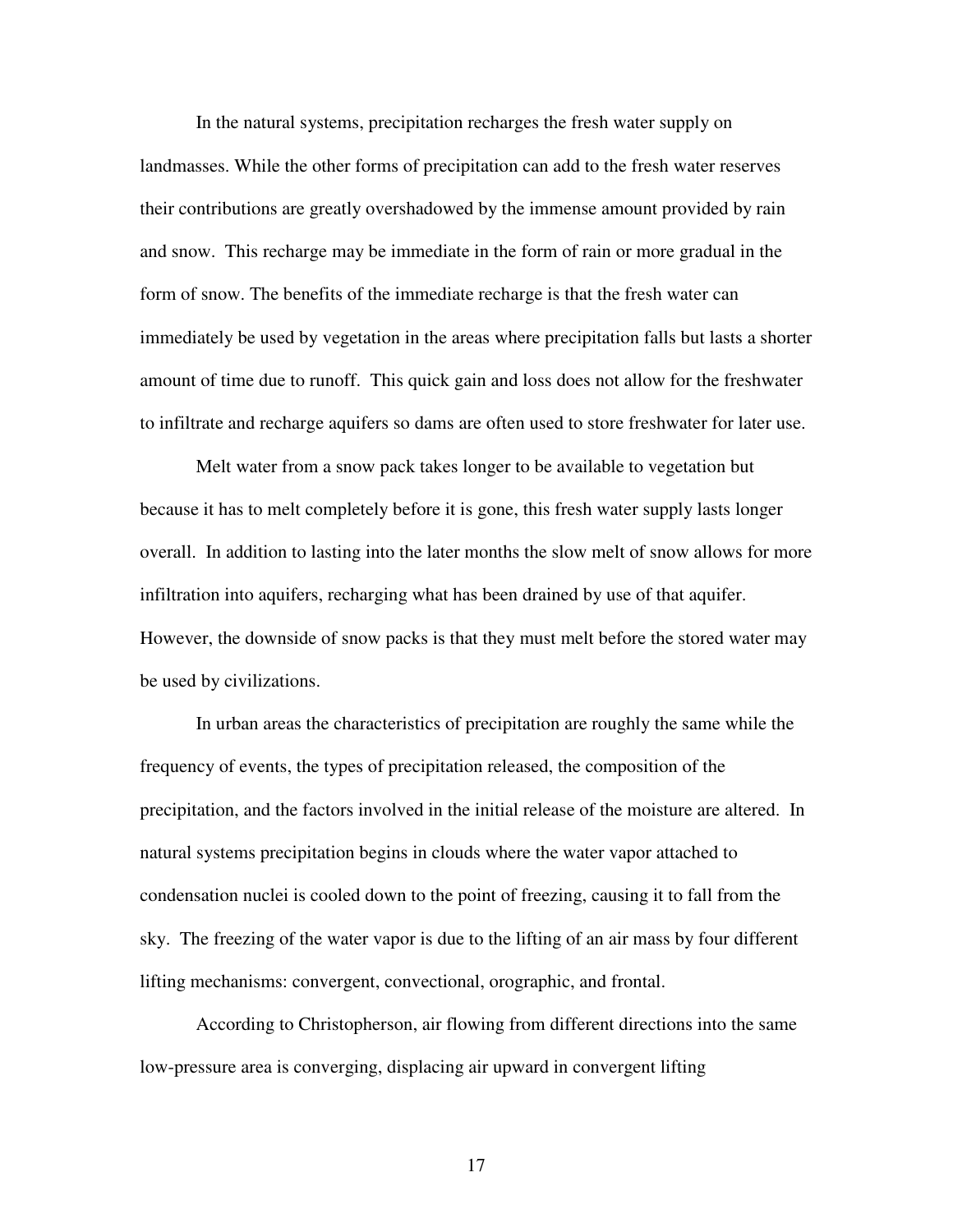(Christopherson 2006: 211). The rising of heated air allowing for cool air to fill the void and in turn be heated is convectional lifting (Christopherson 2006: 212). Clouds can also be forced to rise in altitude by running into and passing over mountains in orographic lifting, resulting in increased rainfall on the windward side of the mountain and a rain shadow [lack of rainfall] on the leeward side of said mountain. Frontal lifting occurs when a warm air mass is forced above or gently slides over a cold air mass.

In urban areas convectional and orographic lifting are the most common in producing precipitation. Conventional lifting is due to the increased temperature of urban air, causing cloud formation and subsequent precipitation as moisture rich air from outside of the city is heated and lifted away from the hot manmade surfaces in the urban area. Orographic lifting is also increased due to the change in the roughness of the natural landscape. When a city, full of skyscrapers and industrial centers, is built up on an area where a naturally smooth flat surface would be, the air masses will be forced to rise above the large buildings instead of being free to flow along unchanged.

It is obvious from this point that with this increase in lifting mechanisms in urban areas the frequency of precipitation also increases. As Landsberg points out, the updraft leads, together with the large amount of water vapor released by combustion processes and steam power, to the increased rainfall reported from cities (Landsberg 1970). Landsberg quantifies the overall precipitation increase as 5% - 15% more, with snowfall within the city decreasing  $5\%$  -  $10\%$ , while snowfall downwind of the city increases  $10\%$ (Landsberg 1981). Harman and Elton report something similar about LaPorte, Indiana; that increasing addition of heat and nuclei to the atmosphere by [cities] enhance convective precipitation (Harman and Elton 1971). While LaPorte is slightly different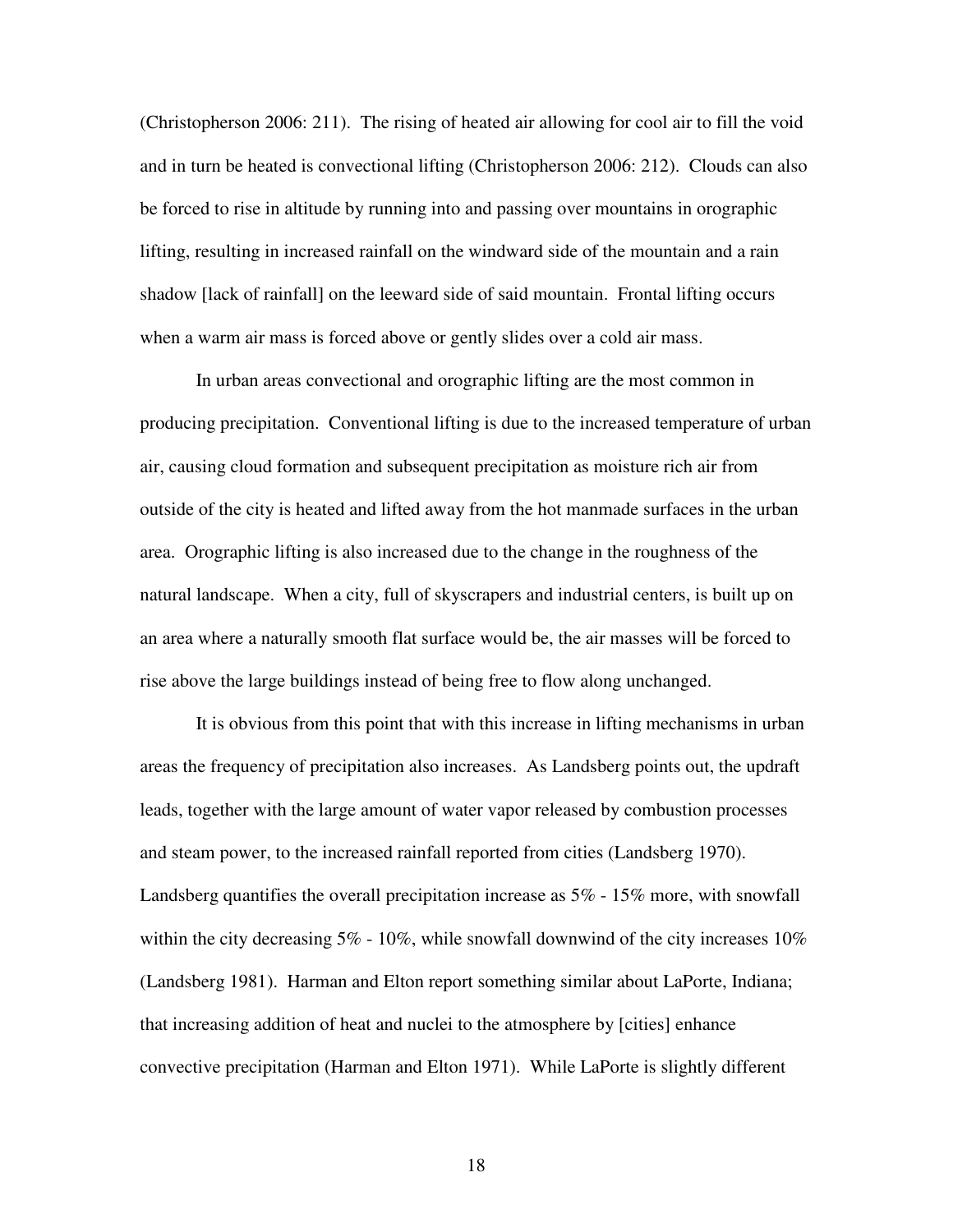due to the nearby lake effect, in which air masses pass over warmer lakes gaining moisture and uplift, the results are still the same.

Urban areas also have an effect on governing the dominant form of precipitation that falls. This is due again to the fact that urban areas are typically hotter than surrounding areas and their surface materials hold in heat much longer than natural surfaces. In storm systems where one would encounter temperatures conducive to sleet formation, urban air is warm enough to not allow the refreezing of rain as it falls from the sky. The same is true of snow except that snow still falls within cities but cities do not see as many snow days as more rural areas do. As Chandler points out, within cities, fallen snow will melt more quickly in central parks than in suburban gardens. The fallen snow in suburban gardens will also disappear several days before the snow covering the farmlands around London (Chandler 1962). Therefore, rates of snow melt increase as one moves closer to urban centers. Brazel and Marcus summarize, the ablation-season snow-and-ice budget should be altered by sidewall thermal radiation and rates of snowmelt may noticeably increase (Brazel and Marcus 1982).

Precipitation composition is an important factor to consider when discussing urban precipitation. Cities, due to many different human activities, release immense amounts of pollution into the atmosphere. This pollution has a tendency to make its way into clouds and come down most commonly in the form of acid precipitation but acid fogs have been known to be a problem as well. This acidic precipitation causes the advanced decay of many stone structures and art as well as paint on resident's vehicles and homes. Acid precipitation is also a problem because it travels with storm systems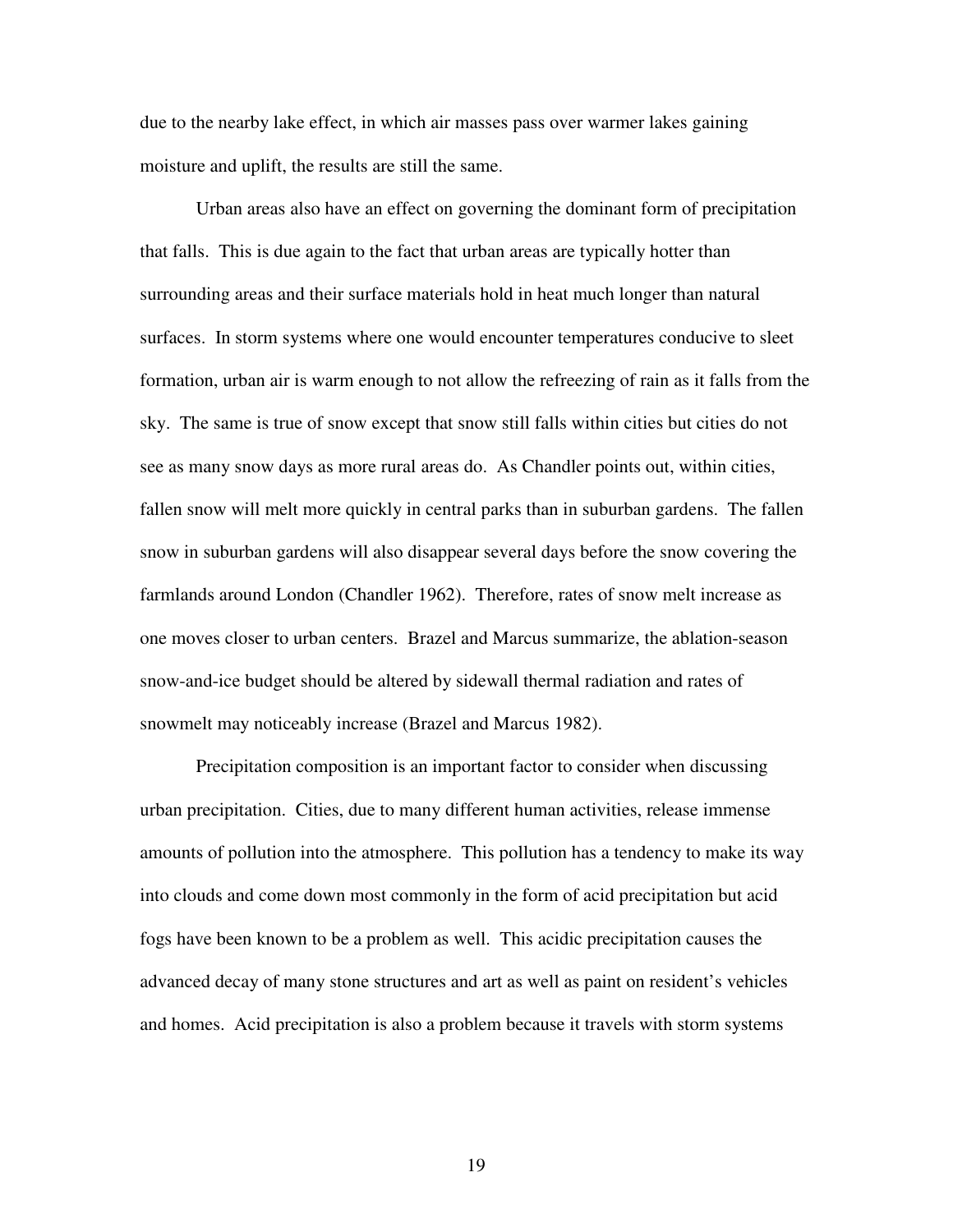downwind and affects land and communities not responsible for the pollution in the first place.

### Surface roughness

Surface roughness is another contributing factor in the creation of city climate. Surface roughness refers to objects on the surface of the landscape that hinder the free flow of air as it moves across a surface. Many things can affect surface roughness from small things such as hedges to large things such as mountain ranges. No matter the size of the occluding object wind must still move through, around, or above in order to continue on its path.

In natural systems surface roughness range widely. Winds sweeping over flat open expanses have nothing to divert their path and therefore those areas are considered to have a low surface roughness. Fields, plains, even areas of ice all have lower surface roughness and do little to slow down prevailing winds. But even nature has areas of high surface roughness such as stands of forests that slow and deflect wind.

In a city, man made structures act like the natural stands of forest in slowing and diverting the path of wind. The biggest difference between a forested area and a city is that cities tend to sprout up in areas where fields once dominated. This means that humans are changing an area of low surface roughness into an area of potentially extreme roughness. This often-dramatic change in roughness can have differing consequences.

Winds coming in contact with cities can be forced around the outskirts. Landsberg found that annual mean wind speed in urban environments was 20% - 30%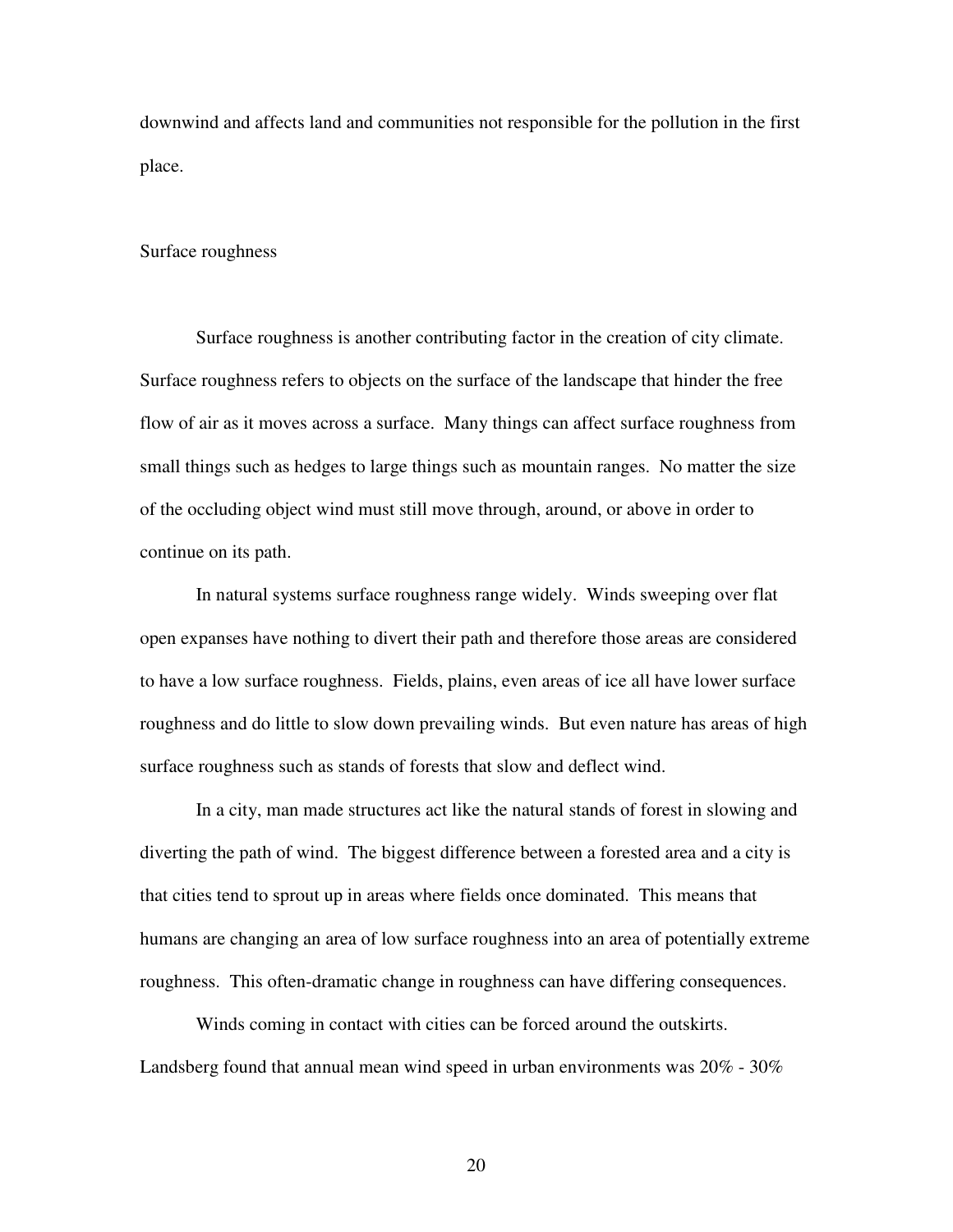less than the mean wind speed in rural areas (Landsberg 1981). This has the potential to create a dead zone in the urban center, which will not allow for summer heat to be pushed down wind. Instead the city continues to bake without any way to cool itself off other than allowing the heated air to rise out from the city center. Winds can also be funneled through the streets and alleyways between buildings. This funneling increases the speed of the winds much like a barely open doorway in a home. It also can create eddies of wind flow in the city similar to eddies formed in a fast flowing river. These eddies alter the heat differentials between different areas in the city. The final direction winds can move around the city is to climb over it. The rising wind over cities is orographic lifting that causes increased precipitation over cities. This is a major effect that cities cause because it foreshadows the impact the different factors involved in creating the climate of cities have upon each other.

# Runoff

The loss of fresh water due to runoff is another important aspect to consider when discussing the climate of cities. Runoff refers to the loss of fresh water due to both overland and groundwater flow. This means that it can be lost on the surface of land like a river or stream draining into the ocean or below the surface near the water table. The availability of runoff for use by humans and vegetation is based largely on rate and location of flow. Slower flowing sources can be harnessed more than faster flowing ones.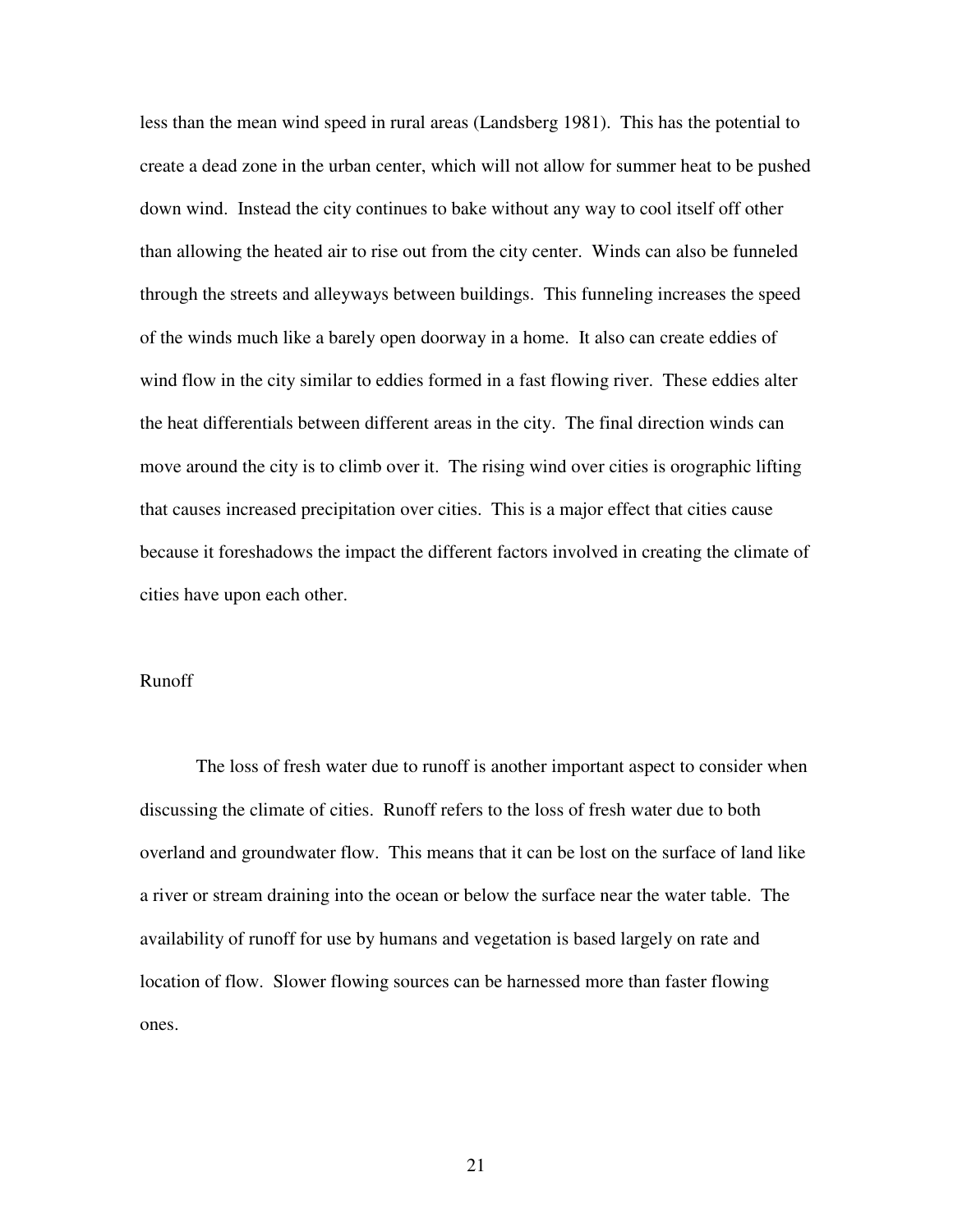Nature takes steps to reducing the amount of fresh water lost. The speed at which the water flows in overland flow is reduced in part to the roughness of the surface upon which it is flowing. Water flowing over soils and grasses can pick up less momentum when it is constantly coming into contact with objects that slow its progress. This is the reason behind the erosive force streams and rivers can have once their energy increases. But steps are taken before the water even reaches ground level to help diminish the amount of water lost. Trees have the natural ability to slow the fall of water due in large part to the number of branches, leaves, and needles that slows the fall before it makes impact with Earth's crust.

The natural safeguards in place to reduce the amount of runoff lost are ruined as cities are built and expanded. Asphalt of roadways and concrete of sidewalks replaces the grasses and bushes of nature. Cities not only have less vegetation to soak up the precipitation but their non-porous surfaces cause water to runoff at an even faster rate. As Christopherson points out, the effects of urbanization are quite dramatic, both increasing and hastening peak flow (Christopherson 2006: 464); peak flow being the highest amount of runoff following the peak of a storm. He continues by saying that the sealed surfaces of the city drastically reduce infiltration [penetration of fresh water into soil] (Christopherson 2006: 465).

Even the protection of trees is lost due to urbanization. The impermeable building materials used to build homes, offices, and skyscrapers aid in the loss of precipitation. While moisture may be caught before its impact with the ground, the smooth sides of buildings and their efficient drainage systems do nothing to hamper the quickness at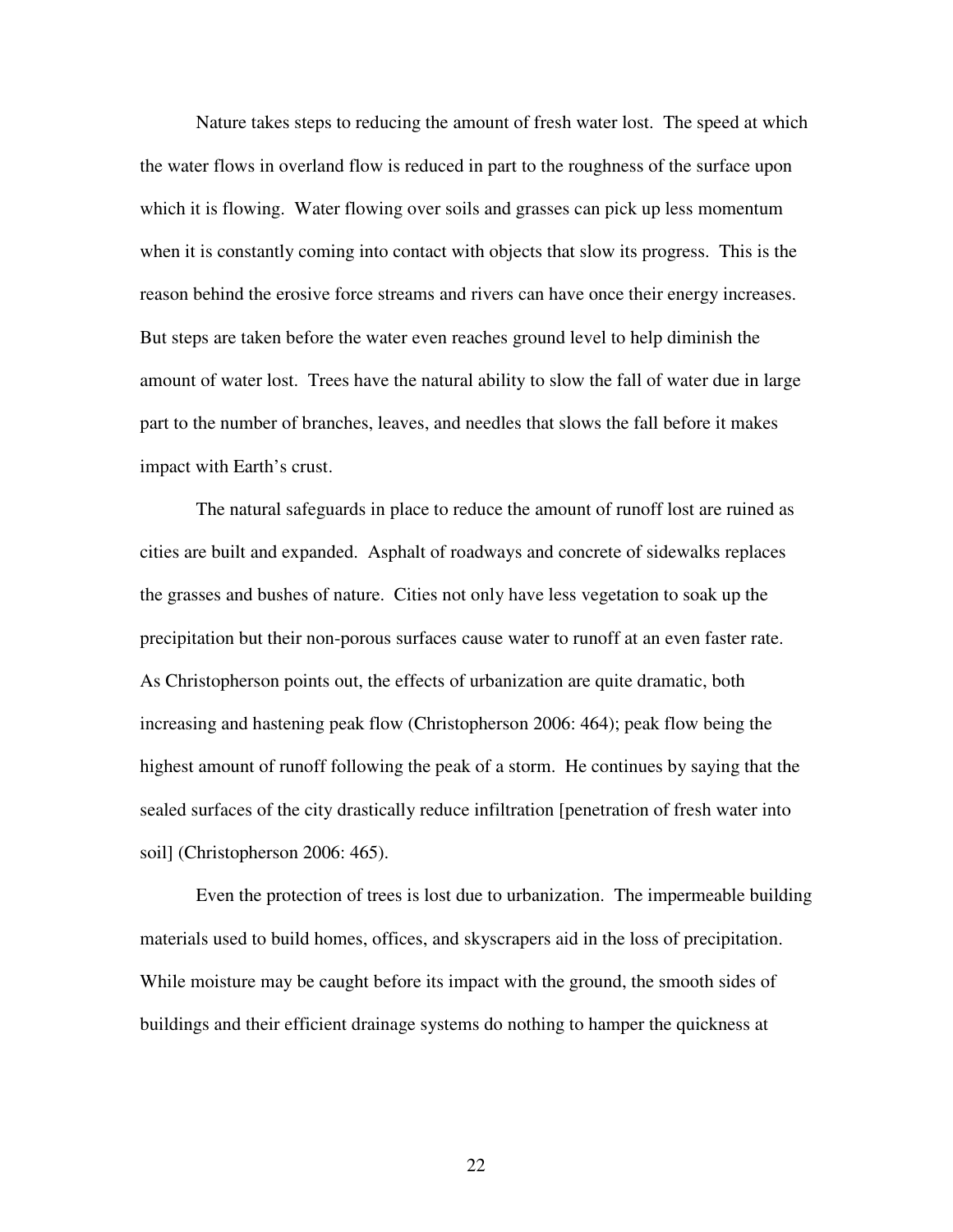which runoff flows. The sewer systems of cities also diminish the availability of water for vegetation by collecting it in impermeable systems away from plants that need it.

Another problem with runoff from cities is the increased pollution concentrations in the water. Bennett, et. al. attribute this to the fact that:

"precipitation cleanses a variety of objects in the environment, including

buildings, cars, streets, shopping centers, and so on, it is [therefore] not surprising that storm waters contain substantial amounts of pollution" (Bennett et al 1981). As storms drop water onto the smooth flat surfaces of urban areas and the runoff begins to pick up speed, the water's ability to transport oils and metals from vehicles and industries is greatly increased. And pollution in runoff is not just a problem found in rain. The team continues by saying that snowmelt runoff is similar to rainfall runoff in that the most highly developed areas produce the largest pollutant masses (Bennett et al 1981).

### Interconnectivity of factors

Effects of one factor on another

 Now, having taken a look at the factors contributing to the creation of the climate of cities it is important to look at the interconnections found between the factors. First and foremost is how each of the factors affects the other factors involved in creating the climate in urban areas. For example, the lowering of surface albedo does not just affect albedo. The lowering of the albedo in turn leads to increasing temperatures of the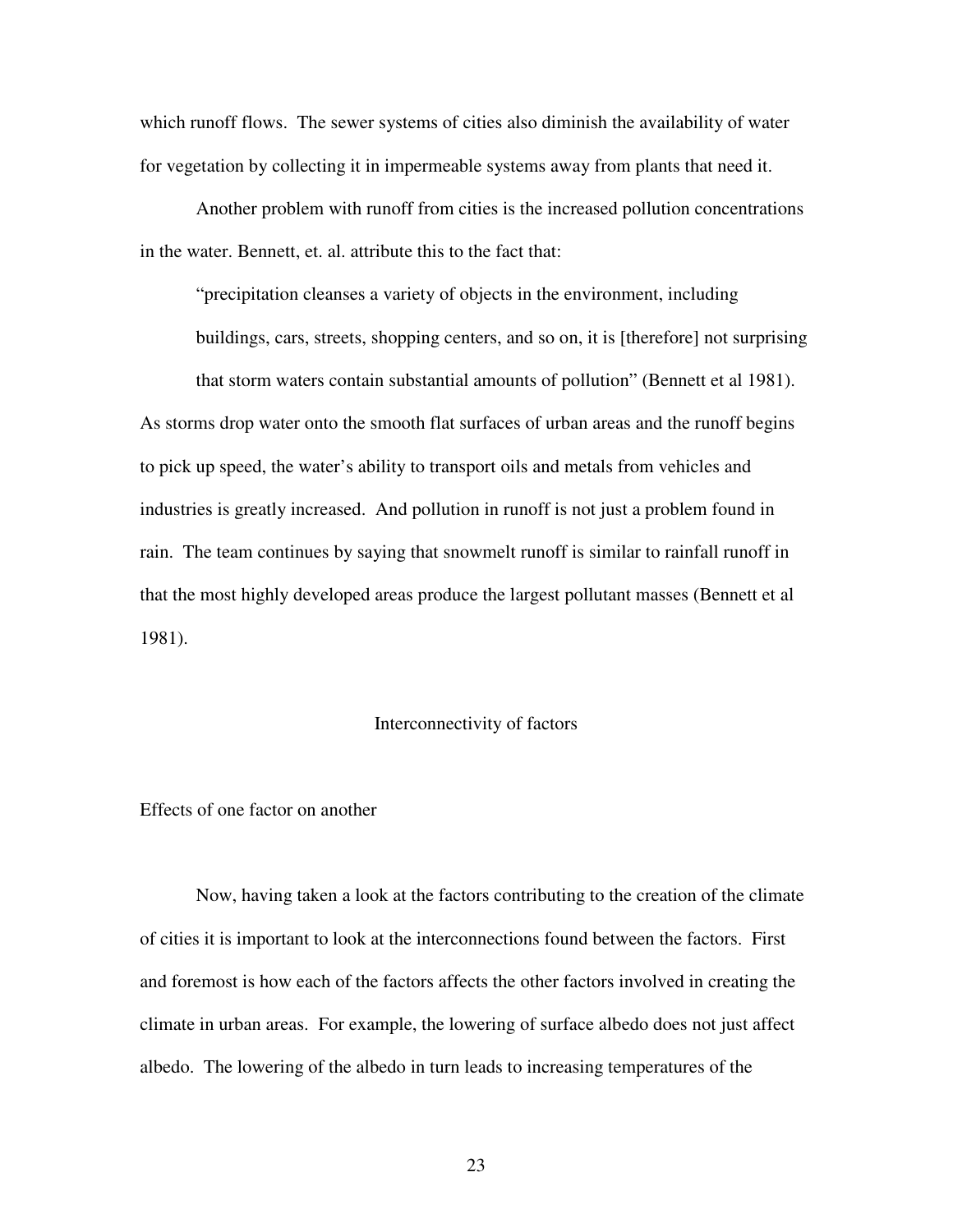surfaces that shortwave radiation come in contact with. This increased temperature causes the air around the surfaces to heat up which in turn causes the newly heated air to rise. As pointed out earlier, rising air is one of the causes of cloud formation and ultimately the start of precipitation. The lower the albedo of surfaces in cities not only reduces the amount of shortwave radiation that is reflected back out to space but it also changes precipitation patterns in these urban areas.

 Even with the increased likelihood of precipitation due to the decrease in surface albedo, it does not stop there. Due to the increase temperatures in urban areas, fallen snow will have increased rates of melting. This means higher runoff rates, a problem exacerbated by the changes in surface roughness. Increasing runoff rates can cause serious problems for the inhabitants of cities by overloading water treatment facilities in the situations when the extra runoff is actually sent to a treatment center.

 The lowering of surface albedo as cities expand also has an effect on the urban heat islands of urban areas. Less natural vegetation reduce a city's transpiration and evaporative cooling that helps to lower urban temperatures. This loss of cooling can either create more intense heat islands in the cityscape or it can enlarge existing heat islands.

 Precipitation obviously has an impact on runoff rates. Increasing the amount of precipitation in a city also increases the amount of fresh water that is lost due to urban runoff. It also increases the problem of pollution found in the urban runoff. This also affects the urban heat islands because since increased precipitation will lead to increased speed of runoff due to changes in the surface roughness of city materials, incoming solar radiation does not work as much on evaporating the fallen moisture as it would in a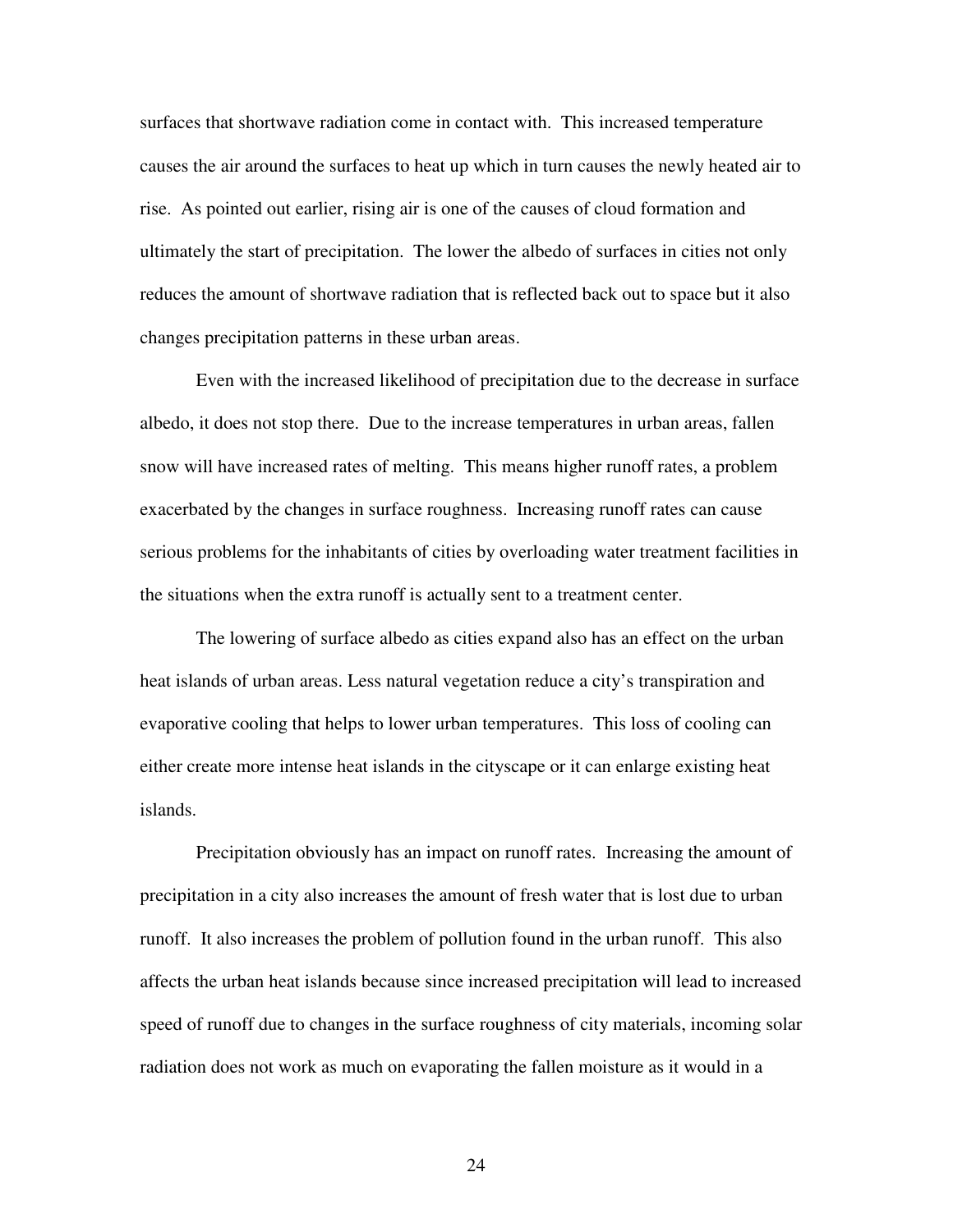natural setting. That means that while precipitation would normally help to regulate temperature in a natural setting, the urban heat islands do not benefit as much from this effect.

 In some ways precipitation may even increase temperatures in the city and therefore increase the size of urban heat islands. With increasing days of cloudiness and storms more people living and working in the city may combat changes in sensible heat by increasing the usage of heaters to heat structures and vehicles, therefore increasing temperatures. Increased number of days with precipitation can also affect the number of people who utilize vehicles to travel through the city rather than using human power by walking. This increased usage of vehicles can also lead to increased heat islands due to exhaust as well as increased heat from engines.

 Surface roughness also affects the other factors involved in creating the climate of cities, the most obvious of which is increasing runoff. The smoother impermeable surfaces quickly shed unwanted water off their surfaces so that humans are not inconvenienced by nature. As mentioned earlier, smoother surfaces along with the funneling of precipitation increases runoff because water is forced to accumulate faster than it naturally would.

 The change in surface roughness also has implications for the albedo of surfaces within urban areas. This is due to the fact that albedo not only relies on the color of surfaces but also to the texture of the surface. Smoother flatter surfaces have a tendency to increase albedo, therefore reflecting more incoming solar radiation. The only problem with that is that, as mentioned previously, incoming insolation is caught in mazelike reflection and radiation canyons, allowing for the urban surfaces to absorb more radiation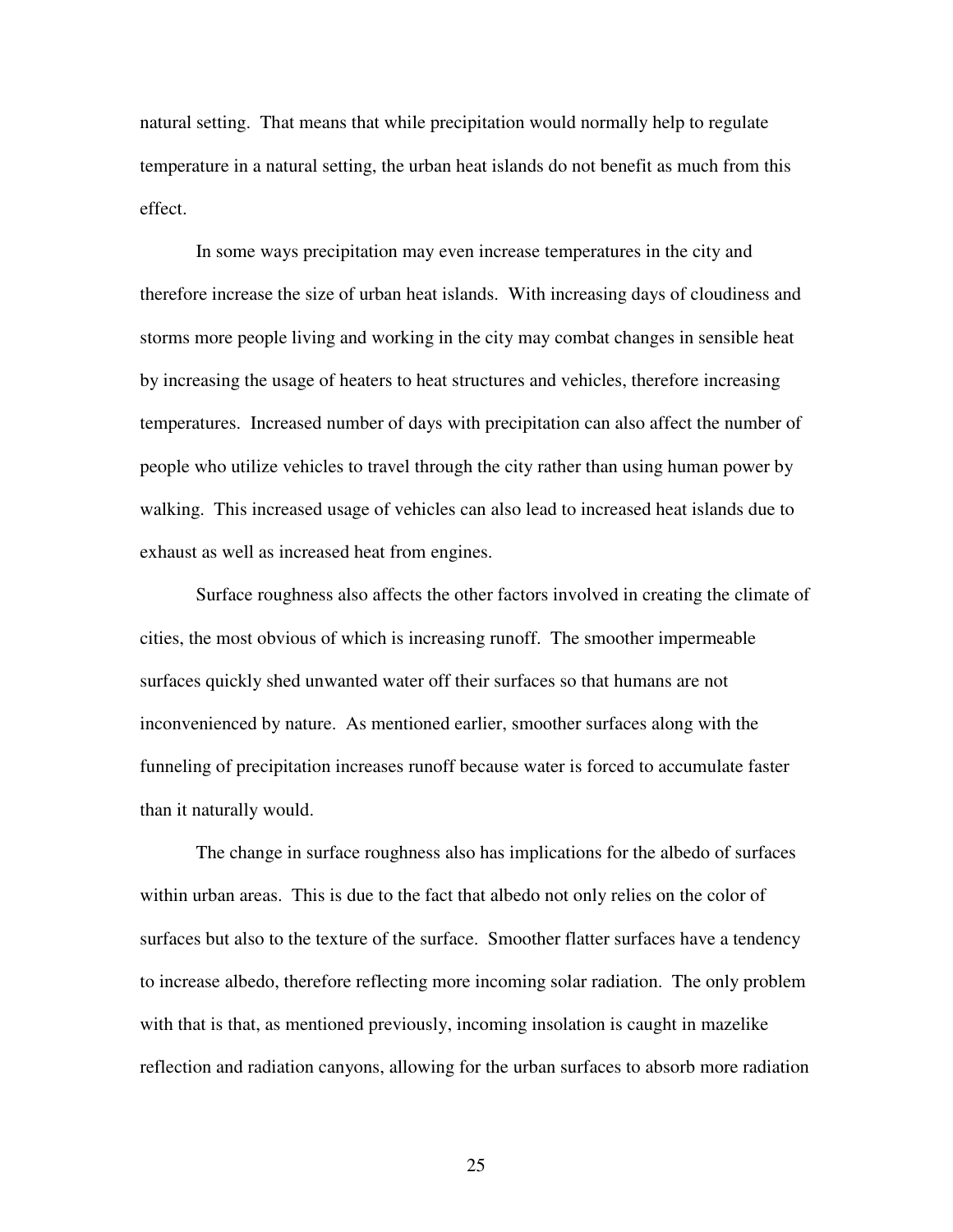than a natural landscape would (Christopherson 2006: 107). While smoother surfaces may boost albedo the changing of surface roughness only aids the absorption of an increasing amount of shortwave radiation therefore escalating temperatures and eventually leading to amplified amounts of precipitation due to increased rising air.

 The reradiating of shortwave radiation around the urban surfaces also has an impact upon urban heat islands. With more chances for the incoming solar radiation to be absorbed by the highly absorptive and conductive surface materials within cities, urban heat islands will only become more drastic. Areas with sufficient sunlight can heat to higher temperatures than before urbanization.

 Increased runoff rates in cities have a tremendous impact upon urban heat islands. In natural environments when precipitation has saturated the top layers of soil, water begins to accumulate on the soil surface. While some of this water is lost due to runoff some of it also finds itself in areas where it does not drain for some periods of time. This accumulation eventually has a cooling effect due in large part to incoming shortwave radiation being used to evaporate the water as opposed to heating the landscape. In urban areas where build up of water is frowned upon and therefore steps are taken to shed the landscape of excess water as fast as possible, the incoming solar radiation is no longer being used to evaporate standing water but instead continues to heat the surrounding surfaces.

 Runoff in cities can also change the apparent degree of urban heat islands. Drainages from cities can shift the location of water accumulation as opposed to actually getting rid of it all together. This can cause areas surrounding mild heat islands to drop in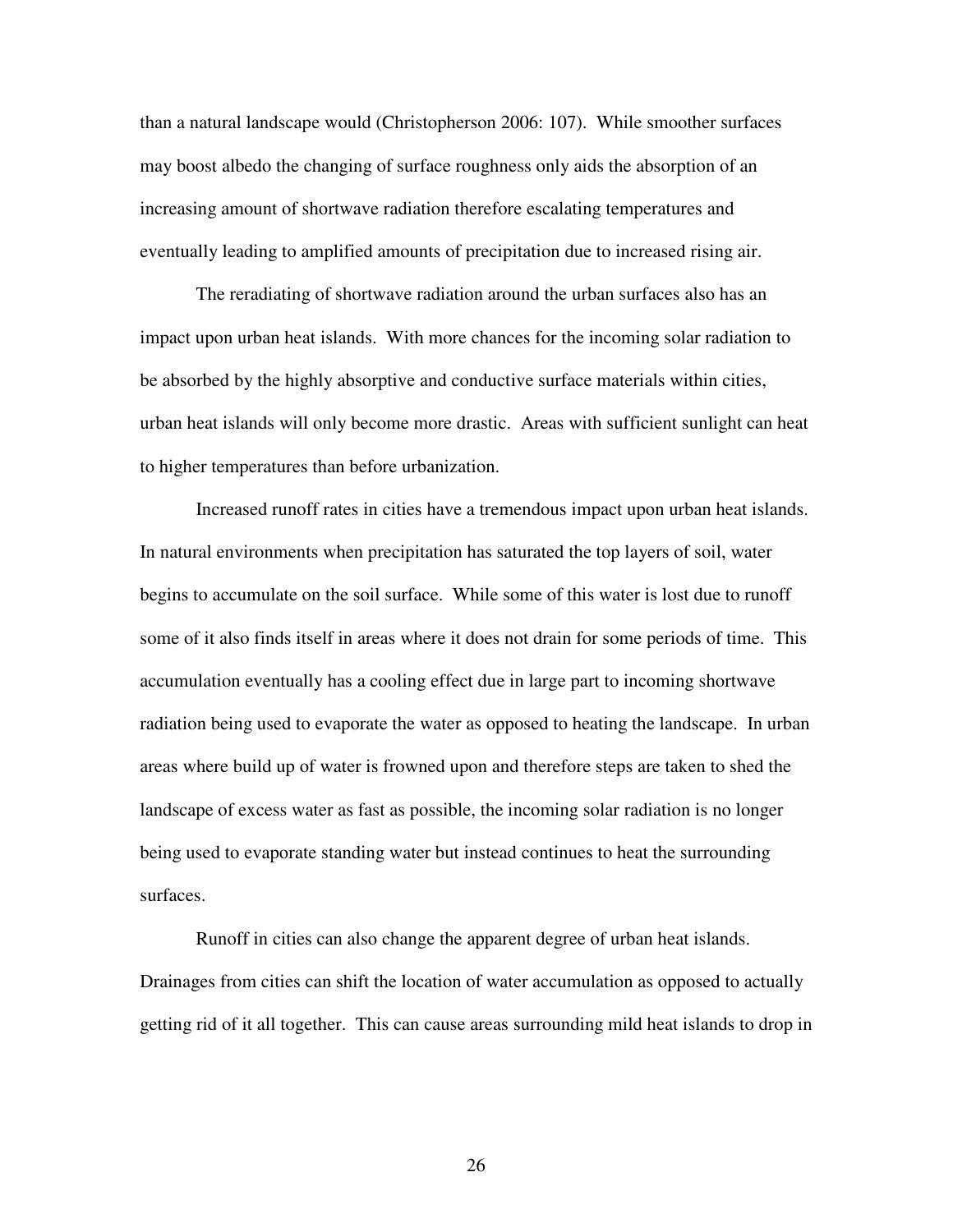temperature, causing the heat islands to seem even more drastic than they normally would.

### Effects on other parts of the climate

 The factors involved in creating the climate of cities not only affect each other but also can have a significant impact upon other parts of the climate system. The heat generated in cities causes air to rise and can lead to increased incidents of super-cell storm systems. According to Landsberg, the occurrence of thunderstorms, a great predictor of tornadoes, increase by 10% - 15% in urban areas (Landsberg 1981). In areas of the country and the world already affected by tornadoes and cyclones, the increased number of super-cell storms can spell disaster as numbers of tornadoes as well as their strength increases. When adding this to the alterations that human induced climate change is creating, the increase of severe weather events becomes more of a reality.

 In some areas, however, cities may actually reduce the amount of precipitation that falls while the amount of water vapor in the air increases. This is due to the fact that there are many times more condensation nuclei over land as there are over oceans and largely because of the particulate emissions of cities there are more condensation nuclei over cities as the natural landscapes (Hayden 1998). Condensation nuclei originating in cities can be found downwind just as condensation nuclei of continental origin are found in the marine air far from land (Hayden 1998). Saturating the air with these city-born condensation nuclei can actually spread out the water vapor so much that there is not sufficient amounts on one nucleus to initiate rainfall. Adding more water vapor to the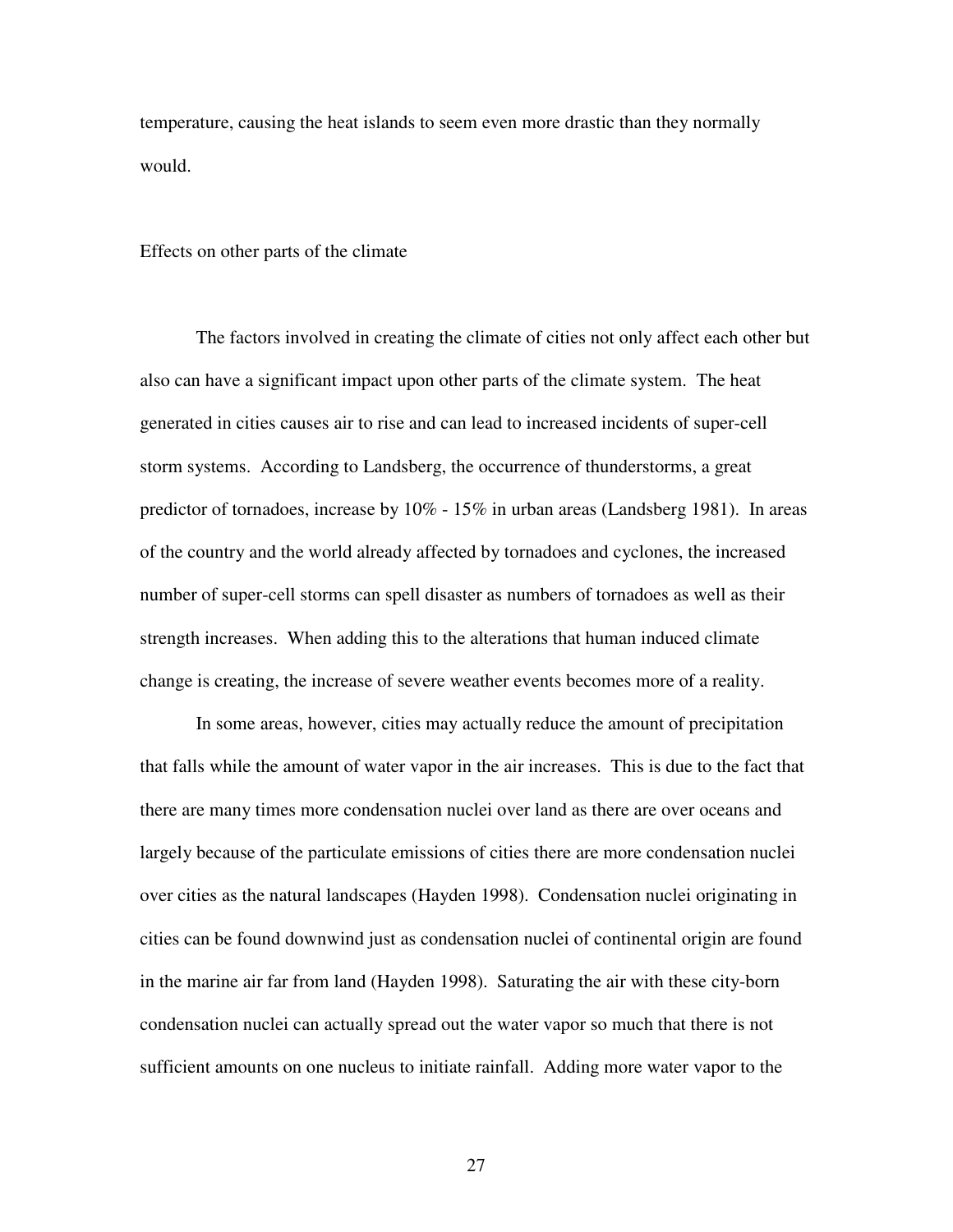nuclei as air masses travel over the landscape can also alter the precipitation patterns lee of cities, as Landsberg confirmed with 10% more snowfall downwind of cities (Landsberg 1981).

### Effects on the hinterland

 The areas outside of the cities are also affected by the changes within cities. As mentioned previously the increased temperatures in cities can create more precipitation in some areas and restrict precipitation in others. The increased heat coming out of cities also affects the hinterland because of the alteration of the range of tolerance of plants and animals, making it more difficult for them to survive near urban areas. Just as scientists predict that increased global temperatures as a result of climate change will affect plants and animals on a worldwide scale, the same is true of those plants and animals surrounding the city. Their ability to cope with and survive during extreme heat events will be reduced, as they are made even hotter by the city. This can lead to the death and possible extinction of many plant and animal species, an unfortunate cost of urban growth.

In other areas of the world where permafrost is a part the environment, the increasing numbers of cities could spell disaster. Cities of any size produce increased temperatures. These increased temperatures in the climate of cities increase melting of ice and snow (Loaiciga 2003). In many places these cities or areas surrounding the cities are built on top of the permafrost using it as a stable foundation. However, as the permafrost begins to melt that foundation becomes compromised, leading to serious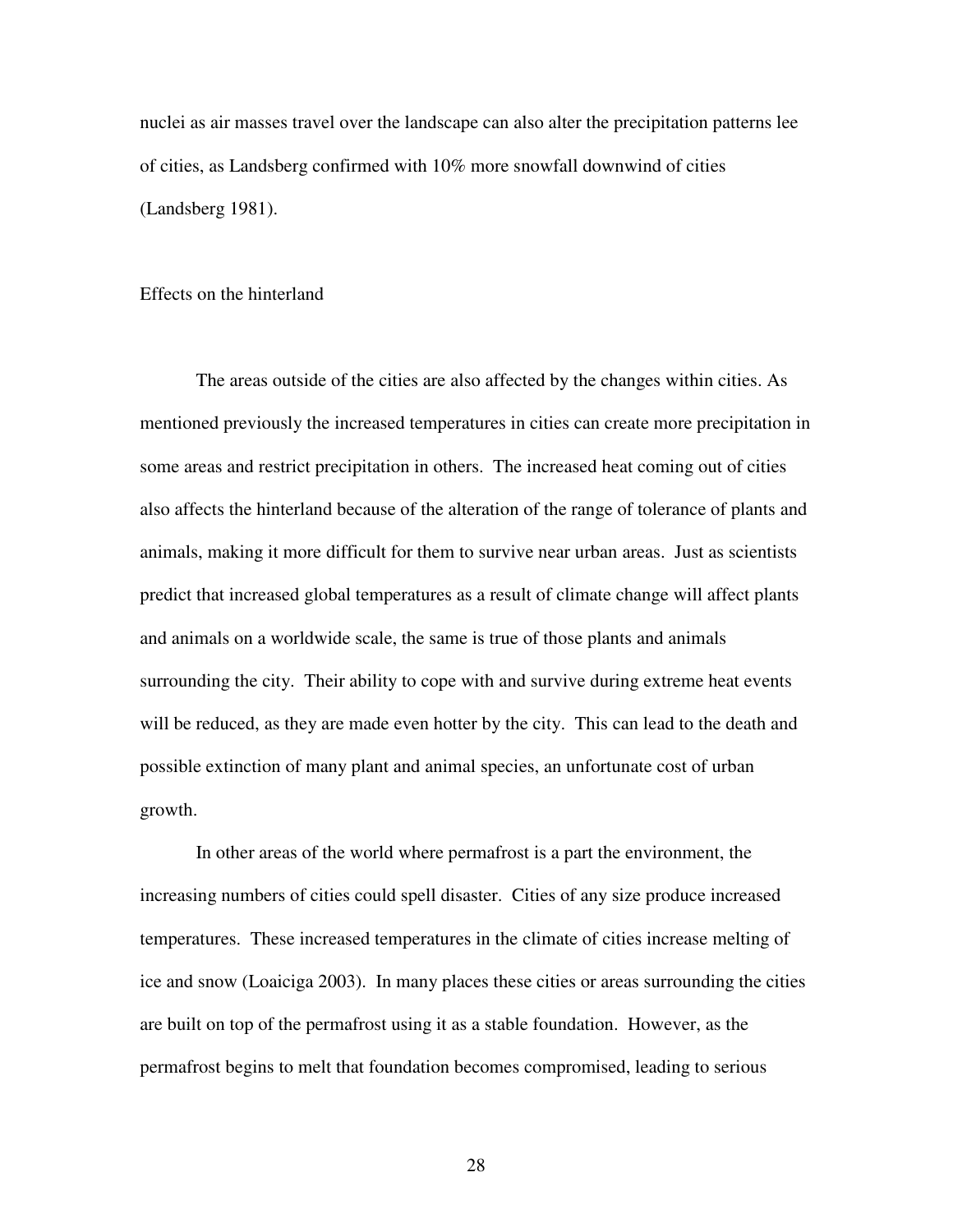problems such as the sinking of buildings, the breakdown of infrastructure and public works, and the beginnings of erosion of the soil that had been kept in place by the frozen water inside.

#### Implications for the future

 As the world's population continues to increase more and more people are moving to cities. In order to accommodate the increasing numbers of inhabitants, cities must expand their boundaries further and faster than previously experienced. Because pressures to accommodate extra people in cities are greatest in the Third World these areas will see the greatest change (Meier 1976). This global urbanization could potentially spell disaster for regional climates. What is worse, the expanding size of cities could begin to create problems so large that they begin to affect climate on a global scale. It then becomes possible for the problems created to become too large to solve.

## Air pollution

 The most obvious future forecast for the cities of the future is increased air pollution. As more citizens around the world begin flocking toward the urban centers to use air conditioners, cars, lights, etc., more and more carbon dioxide and pollutants will be pumped into the air. As heat is added to cities, gaseous contaminants such as ozone will increase in concentration 5-25 times that of rural environments (Christopherson 2006: 79). Because ozone damages biological tissues, this increase will wreak havoc on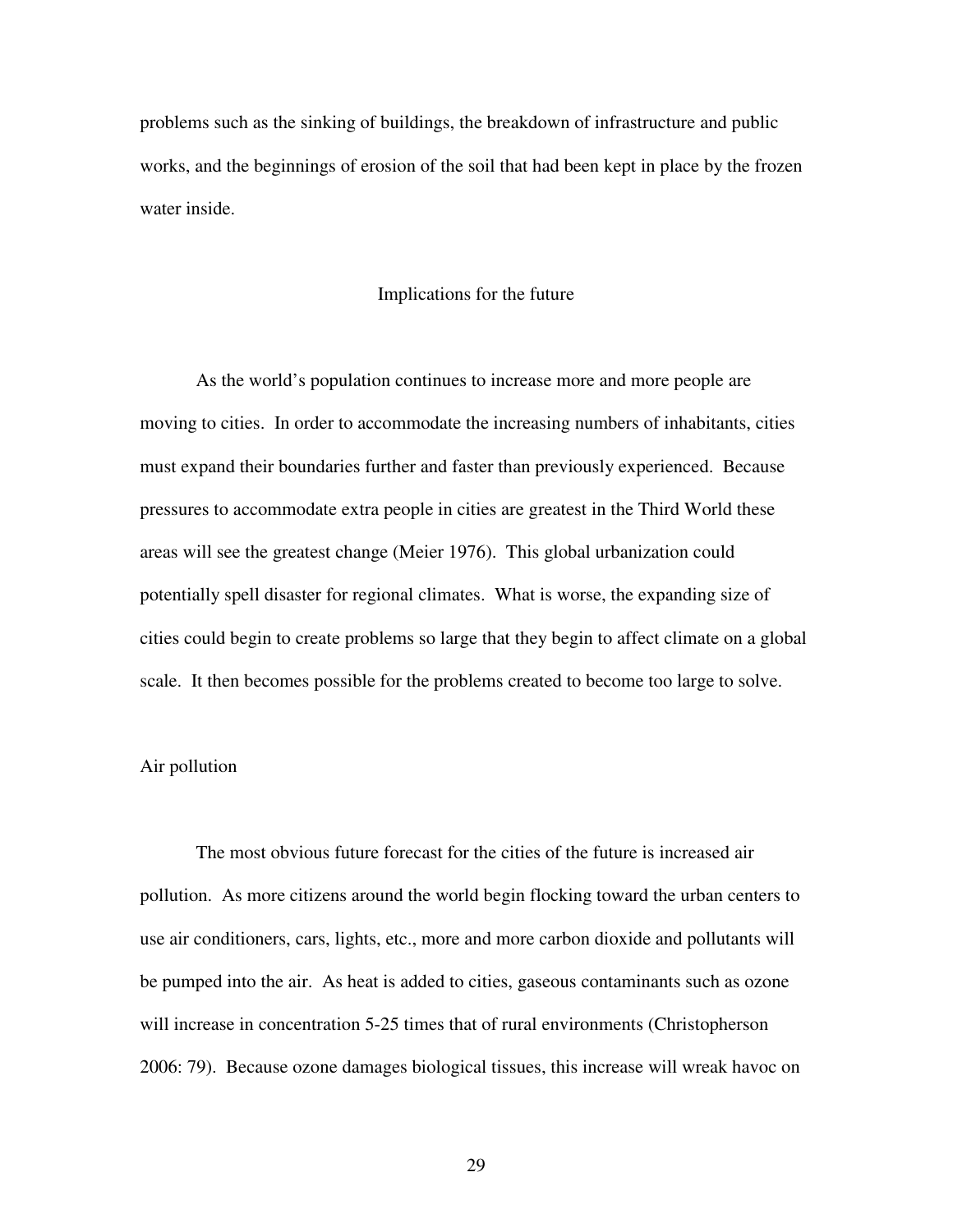children, with one in four in U.S. cities at risk of developing health problems from ozone pollution (Christopherson 2006: 79).

The increasing ozone levels will also lead to increased photochemical smog. This smog will begin to dominate the skies as one city blends into the next and the megalopolis dominates the ground. This will lead to increased deaths of the elderly and infirm, which, as mentioned previously, are already in an impaired position to cope with the added stress to their bodies. Pollution will also not be equal over space within the cities because the pollutants created in one area of the city can also be transported to another since pollutants are dispersed in accordance with the local wind field (Pease et al 1976).

# Urban heat islands

 Air pollution will not be the only problem as more and more cities sprout up and grow around the world. The urban heat islands that are in place now will continue to get hotter and larger while new heat islands will be created as the natural landscape is altered. Just like the increased air pollution, the increased temperatures affect the elderly, infirm, and the urban poor more than other urban inhabitants. The increased temperatures will have an even greater impact than it currently does on the vegetation around the urban boundaries as more heat resistant plants will need to be used as those incapable of handling the heat die off.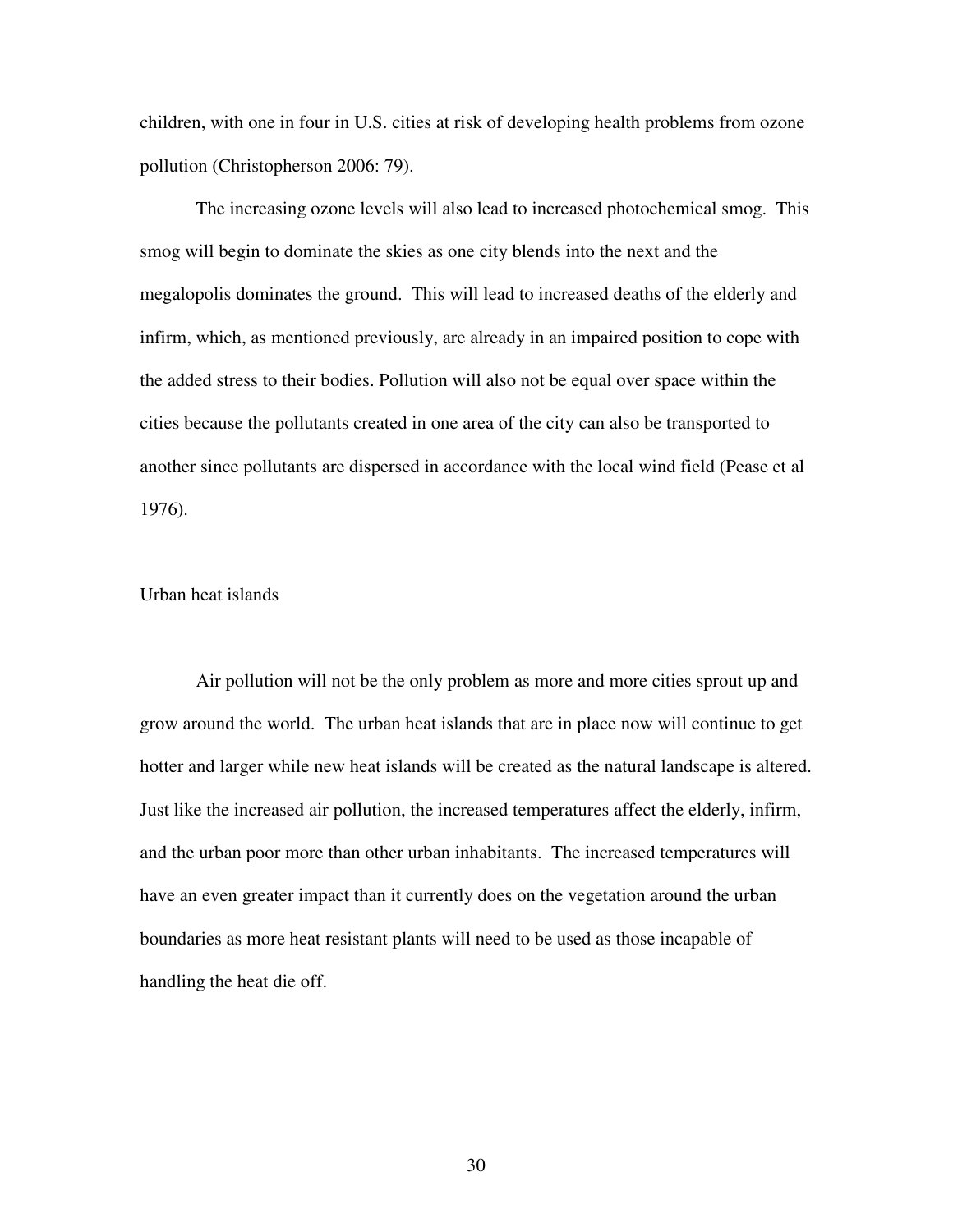### Human health

 While increasing temperatures due to urban heat islands have the ability to affect the vegetation currently growing in the city, their greatest impacts are on the inhabitants of the city. Extreme heat events tend to impact disproportionately the urban poor, elderly, and infirm (Corburn 2009). This means that when urban temperatures begin to climb, those most affected will be the ones unable to defend themselves. The urban poor will not have the means to cool down while the elderly and infirm will be less able to tolerate the higher temperatures. In addition to this, as more air conditioning units are turned on to counteract the sweltering temperatures more heat is pumped into the air, leading to higher temperatures and increases in air pollution greenhouse gas emissions. The air in cities almost appears to reflect the tragedy of the commons, in which the common resource is exploited for every individual's personal gain.

## Fresh water

The availability of fresh water will also be impacted by increased urbanization throughout the world. With more people aggregated in one area, nearby water will be under more pressure. This increased pressure will create a need to transport water into the city from farther away. As more people use the limited fresh water there will be an increase in various pollutants running back into the water supply from the increasing use of water-consuming domestic appliances such as washing machines and dishwashers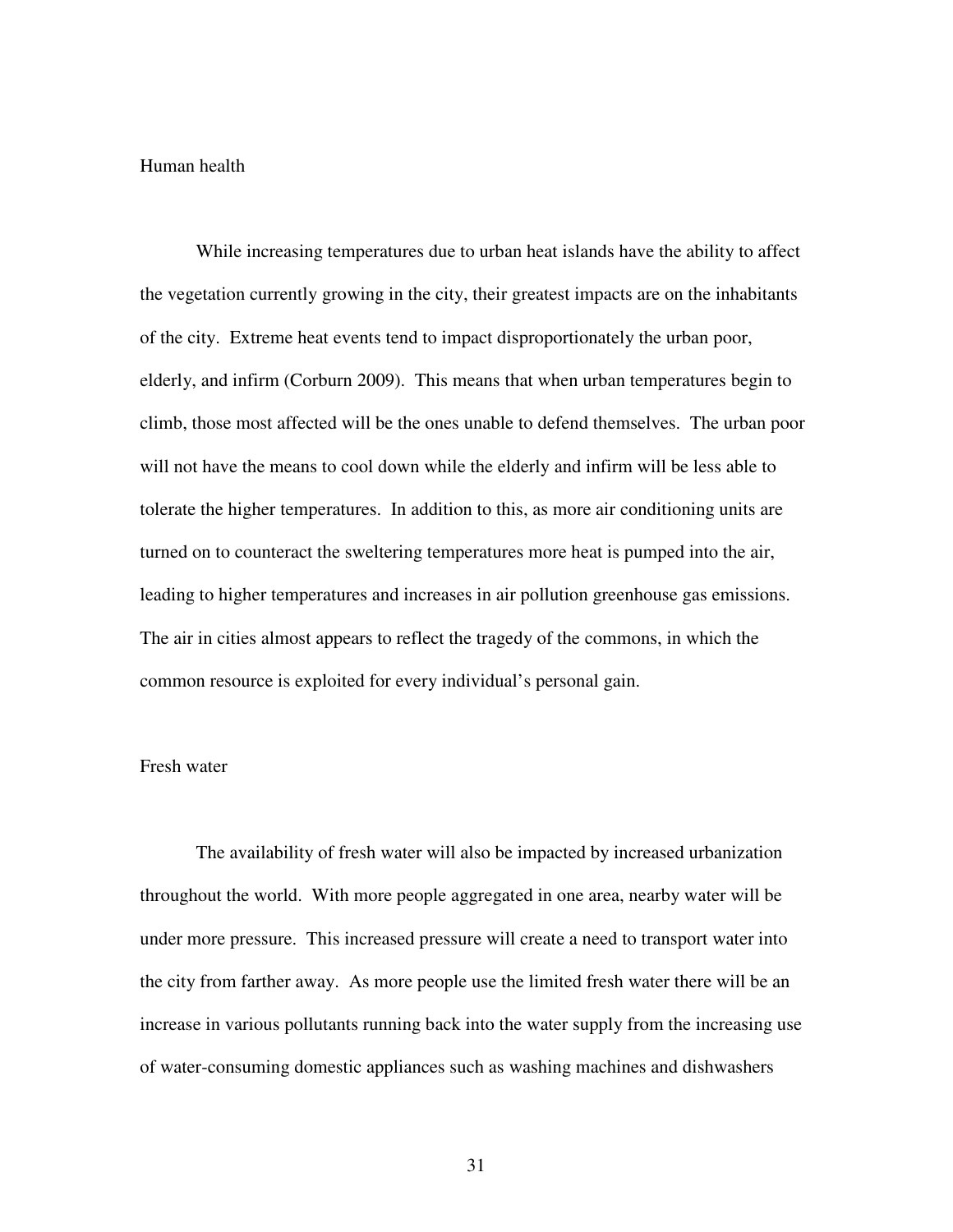(Ramachandraiah 1997). The cities located near the coasts are also facing the common threat of salt-water intrusion into aquifers (Ramachandraiah 1997).

# Mitigation ideas

 Having looked at future implications as urbanization increases globally it is important to discuss possibilities of reducing the impact cities make upon local and regional climatic systems. Unfortunately it will take more than just a single idea to help alleviate the problems since some of the suggestions are not perfectly suited for every climate while others are simply not yet practical. However, if humanity can band together in order to help fight this escalating issue and understand it is in their long term best interests, even small changes spread over large enough areas can lead to dramatic improvements.

# Green roofs

 The first idea for mitigating the repercussions of the climate of cities is by creating green roofs. Green roofs attempt to mimic natural landscapes by covering the tops of buildings with grass or other types of vegetation. While it not only alters the rooftops to be more appealing to the eyes, it also helps to offset the climate of urban areas. Rather than allowing sunlight to directly heat up the rooftops of buildings the shortwave radiation is used by the plants for photosynthesis. This conversion also helps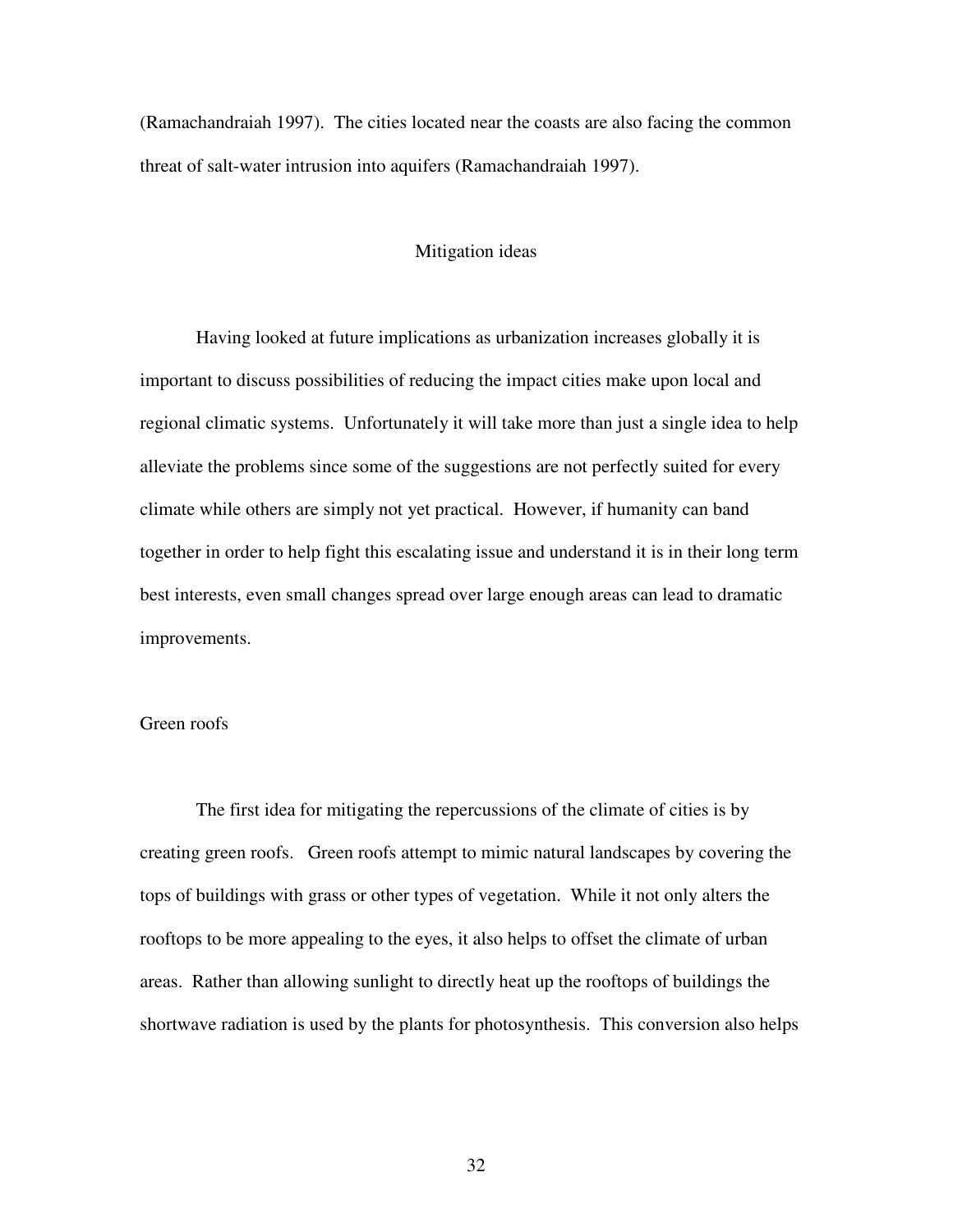to cool the surrounding air by transpiration as the vegetation releases water vapor as a byproduct of photosynthesis.

 The changing of color of rooftops from a typically black color to that of green also increases the albedo of the rooftop surfaces. This slight increase in albedo helps to reflect more incoming solar radiation in addition to using the shortwave radiation for photosynthesis instead of conversion into longwave radiation. Green roofs can also help slow the rate at which precipitation runs off the urban surfaces (Taylor 2007). Since vegetation must grow in soil and needs moisture to stay alive the rain and snow falling on green roofs will first recharge soil moisture available to the vegetation before proceeding into the drainage systems of cities.

# White roofs

 The second mitigation idea specifically targets the changes in albedo that a city creates. White roofs are beginning to be used by large industrial buildings as a way to reflect more incoming solar radiation and therefore decrease the need for cooling the building. White roofs involve paints being applied to the tar or shingles that typically cover rooftops of large buildings and residential areas. With more shortwave radiation being reflected back into space instead of being absorbed into the rooftop materials the air temperature will decrease. A decrease in air temperature will lead to a decrease in the amount of convective lifting taking place and reduce the amount of precipitation falling on the city. Less precipitation in cities will ultimately lead to a reduction in the total amount of fresh water lost to runoff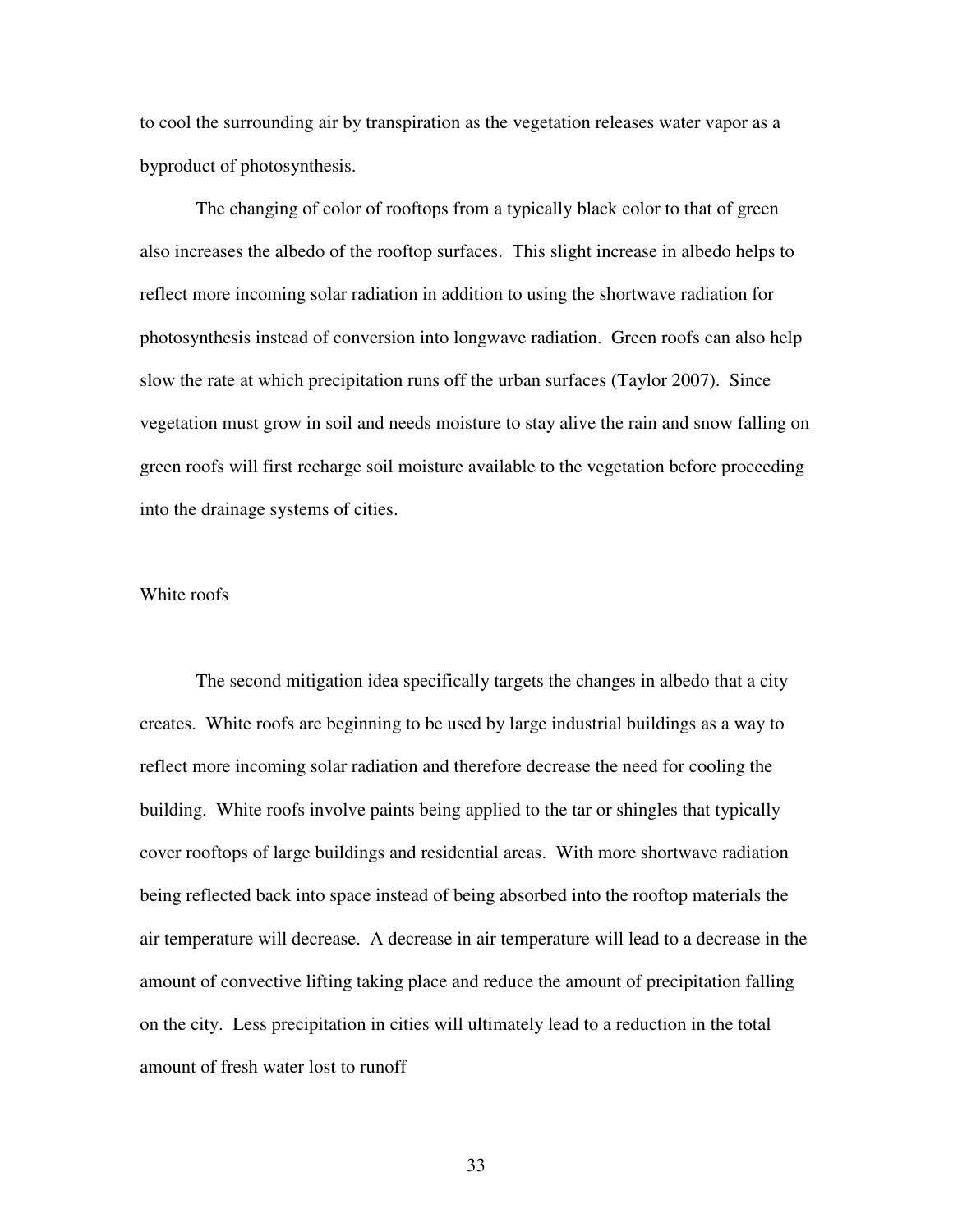Solar panels

 A great mitigation idea for places with above normal days of sunshine is the use of solar panels. While the use of solar panels is increasing in popularity throughout the world, their high costs make them unrealistic for use on a large-scale. Ideas for their use, however, are still noteworthy for the days when the price of the panels decreases. Using solar panels on the roofs of residential buildings does more than just produce electricity for the house and the electrical grid. Much like the green roofs mentioned previously, as shortwave radiation comes in contact with the cells in the solar panels 18.8% - 50% of it is being used up instead of being absorbed by rooftops themselves (Christopherson 2006: 106). This causes a reduction in temperature of the home in addition to the electrical output. The use of solar panels does not stop there however.

With many parking lots in urban areas covered in black asphalt the temperatures of these lots can skyrocket at peak hours of sunshine. By using simple carports to cover the asphalt parking spaces the temperatures of these areas can be greatly reduced. However, the metal of the carports will eventually heat up as well. By placing solar panels on top of the carports like the rooftops of residential buildings, the incoming shortwave radiation will be converted into electricity instead of just being absorbed and reradiated in the form of longwave radiation. This electricity could be used to power the many shopping buildings that typically reside adjacent to these lots.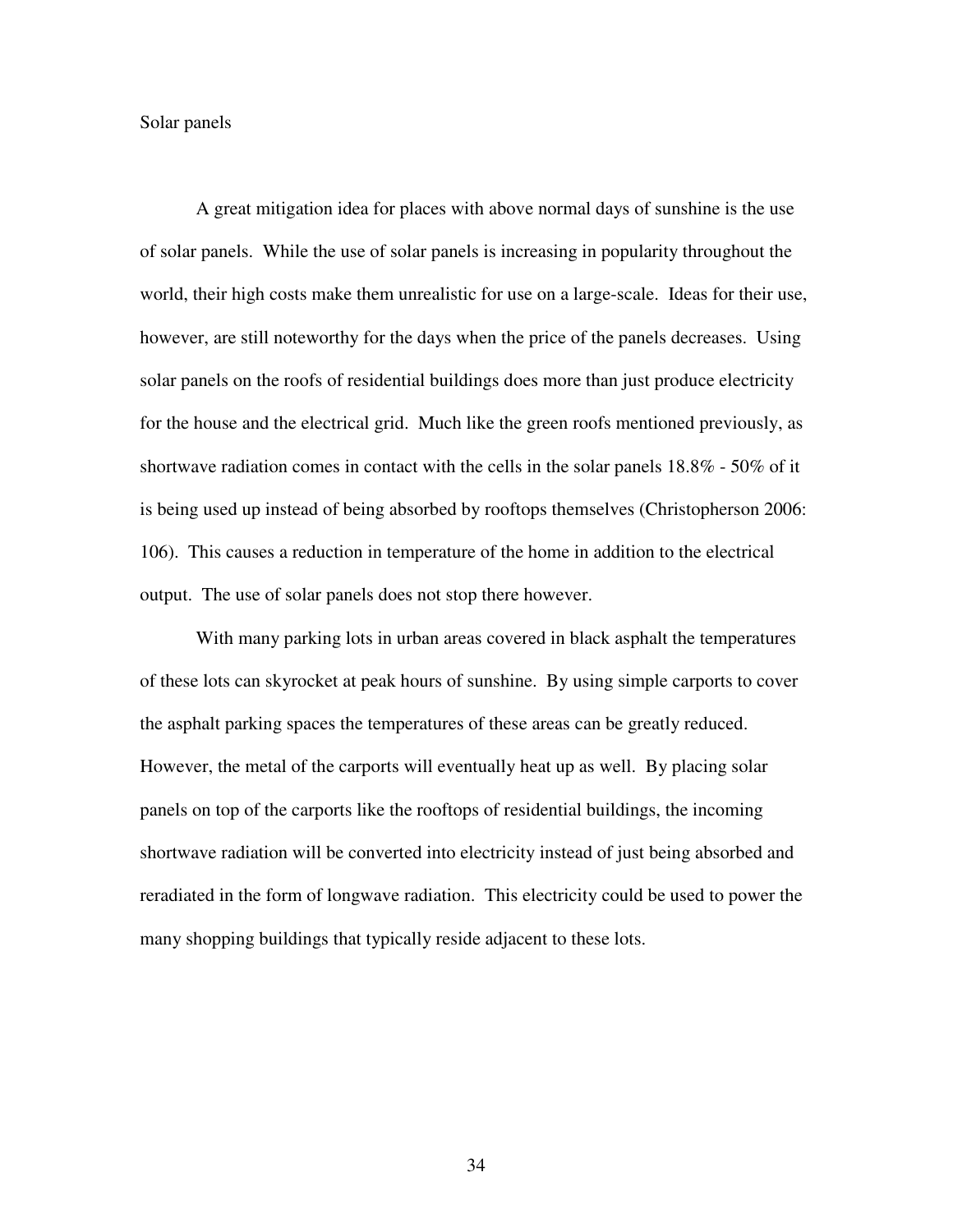### Urban forestry

Possibly the greatest mitigation idea to reduce the impact of cities upon the climate is urban forestry. According to Oke, 'forest' is defined as at least 10% of the land is stocked with trees (Oke 1989). Oke continues by saying some urban trees are remnant or at least derived from the pre-urban vegetation, others are planted or transplanted native or exotic species (Oke 1989). Planting trees within the urban environment, or simply leaving some from the natural landscape, tackles a great number of problems. The trees provide shade for the citizens and black streets throughout the city. Trees also allow for cooling in the areas around them as the incoming shortwave radiation is used for photosynthesis and transpiration rather than absorption, conversion, and re-emission as longwave radiation. The increase in vegetation is also an added bonus as a visual stimulant.

An important thing to consider when developing an urban forestry management plan is the selection of local tree varieties over imports. The diversity of local tree species can be adequately maintained within the city without the use of non-natives. Using the correct tree species in the correct places is another important thing to consider. The use of trees that spread above ground or near surface ground roots would be better used in city parks where they have the room to expand rather than near sidewalks and roads where the roots would cause the cracking of both. The implementation of an urban forest can also create new jobs due to the need for tree maintenance and various other factors related to upkeep. Keeping these ideas in mind can lead to a very successful management plan to partially offset the climatic changes that cities create.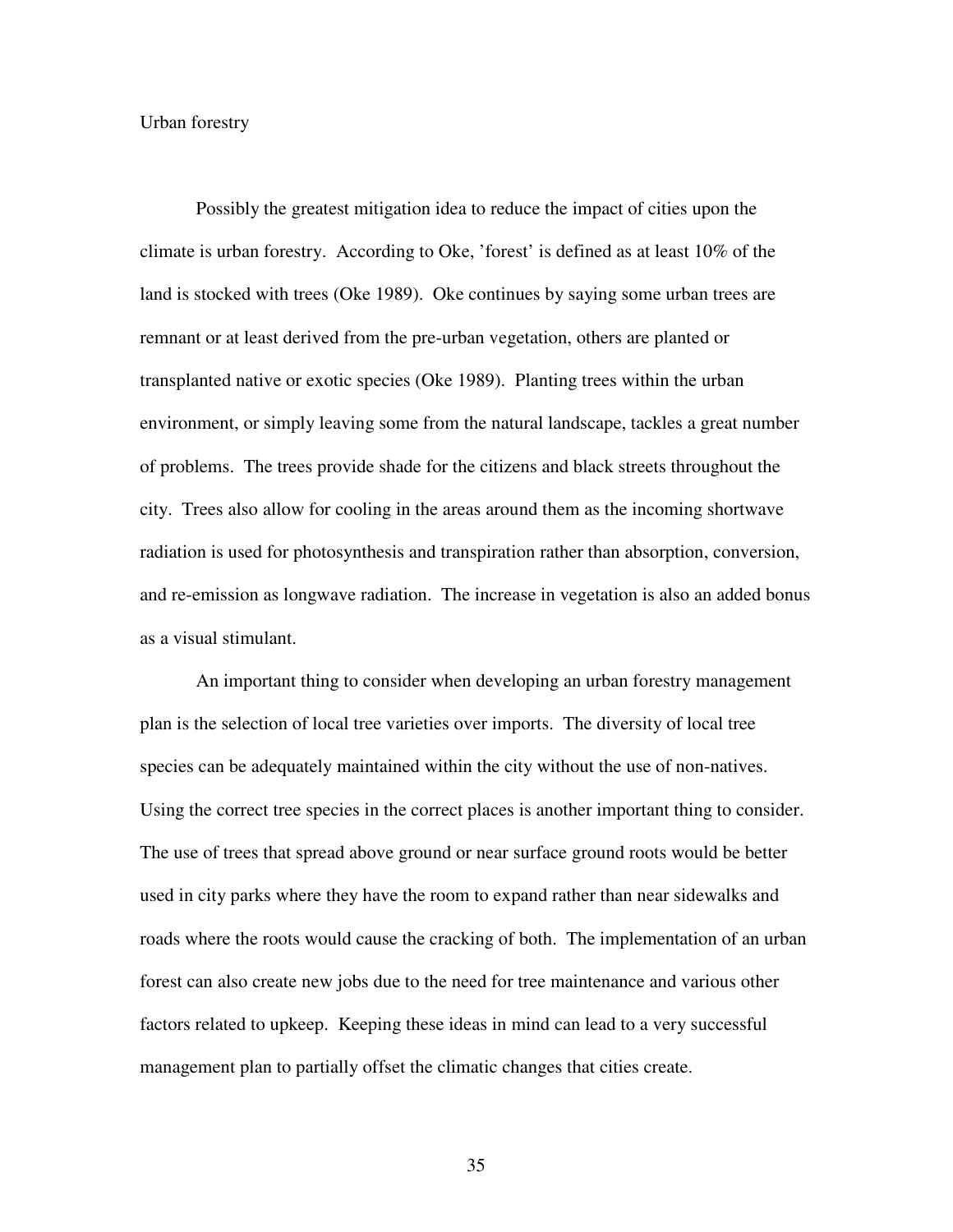# Conclusion

The climate created within urban areas is an interesting topic when considering the modern lifestyle many have become accustomed to. Changing the natural landscape in the smallest amount ultimately alters the local climate in possibly unintended ways. Urban changes range from increased heat in and around the center of the urban area, to increased precipitation and ultimately increased runoff. Other changes in built up urban environments include decreased surface albedo, increased surface roughness, as well as increased vertical air movement.

As more individuals around the world begin flocking to urban areas we can only begin to speculate about how the environment will react. As cities begin to grow and merge into one giant urban landscape in places, the climatic alteration potential of cities can become so intense that the global climate may be altered. It will take continued monitoring and mitigation in order to keep the overall impact of cities from severely and permanently adding to global climate change.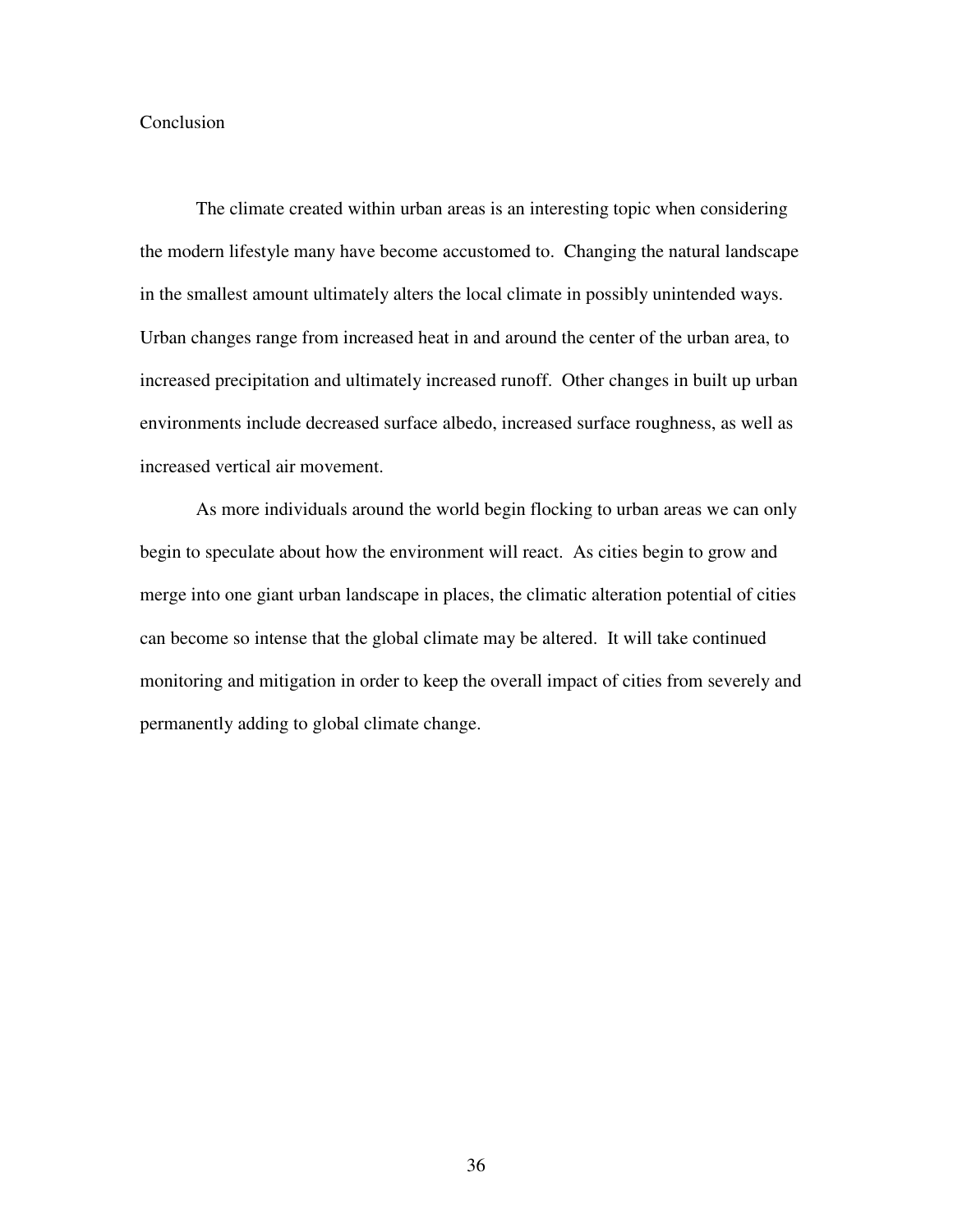#### References

- Bennett, E.R. et. al. 1981. Urban snowmelt-characteristics and treatment. Water Pollution Control Federation Journal 53(1): 119-125.
- Brazel, Anthony J. and Melvin G. Marcus. 1987. Heat enhancement by longwave wall emittance. American Geographical Society 77(4): 440-455.
- Chandler, T. J. 1962. London's urban climate. The Geographical Journal 128(3): 279- 298.
- Corburn, Jason. 2009. Cities, climate change, and urban heat island mitigation: localizing global environmental science. Urban Studies 46(2): 413-427.
- Harman, Jay B. and Wallace M. Elton. 1971. The Laporte, Indiana, precipitation anomaly. Annals of the Association of American Geographers 61(3): 468-480.
- Hayden, Bruce P. 1998. Ecosystem feedbacks on climate at the landscape scale. Philosophical Transactions: Biological Sciences 353(1365): 5-18.
- Landsberg, Helmut E. 1970. Man-made climatic changes. Science 170(3964): 1265- 1274.
- Loaiciga, Hugo A. 2003. Climate change and ground water. Annals of the Association of American Geographers 93(1): 30-41.
- Meier, Richard L. 1976. A stable urban ecosystem. American Association for the Advancement of Science 192(4243): 962-968.
- Oke, T.R. 1989. The micrometeorology of the urban forest. Philosophical Transactions of the Royal Society of London 324(1223): 335-349.
- Pease, R. W., Lewis, J. E., and S. I. Outcalt. 1976. Urban terrain climatology and remote sensing. Annals of the Association of American Geographers 66(4): 557-569.